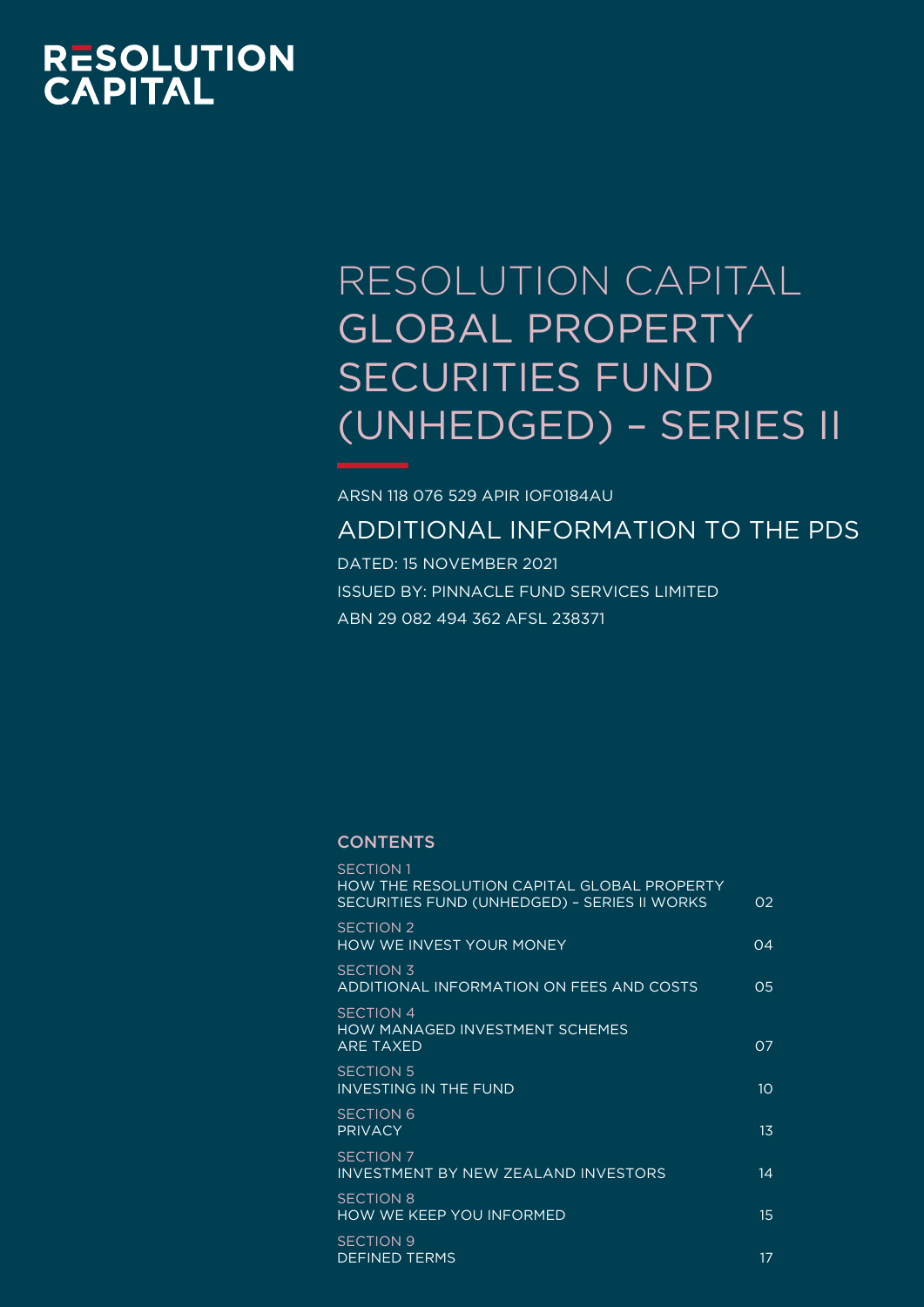# **Contact Details** Responsible Entity

Pinnacle Fund Services Limited Level 19, 307 Queen Street Brisbane QLD 4000 Phone: 1300 010 311 Email: service@pinnacleinvestment.com

# Investment Manager

Resolution Capital Limited Level 38, Australia Square Tower 264 George Street Sydney NSW 2000 Phone: 1300 737 240 (+612 8258 9188, if calling from New Zealand) Website: www.rescap.com

This Additional Information to the Product Disclosure Statement ('Additional information to the PDS') provides additional information you need to make a decision about the Resolution Capital Global Property Securities Fund (Unhedged) – Series II ARSN 118 076 529 ('the Fund'). The PDS and Additional information to the PDS should be considered before making a decision to invest in the Fund.

Pinnacle Fund Services Limited ABN 29 082 494 362 AFSL 238371 is the Responsible Entity ('Responsible Entity', 'RE', 'we', 'our', 'us') of the Fund. Pinnacle Fund Services Limited is wholly owned by Pinnacle Investment Management Limited ABN 66 109 659 109 ('Pinnacle').

We have appointed Resolution Capital Limited ABN 50 108 584 167 AFSL 274491 ('Resolution Capital' or 'Investment Manager') as the investment manager of the Fund.

None of the Responsible Entity, Pinnacle and Resolution Capital guarantees the performance of the Fund or the return of capital or income. Your investment in the Fund is subject to investment risk. This could involve delays in repayment and loss of income, or the principal invested.

The information in the PDS and Additional information to the PDS is general information only. To the extent the information in the PDS and Additional information to the PDS constitutes financial product advice, such advice does not take into account your individual objectives, personal financial situation or needs. Before investing, you should consider the appropriateness of the advice in light of your own objectives, financial situation and needs. We strongly recommend that you consult a licensed financial adviser to obtain financial advice that is tailored to suit your personal circumstances. You should also read the PDS before making any decision about whether to acquire units in the Fund.

The investment offered in the PDS and Additional information to the PDS is available only to persons receiving the PDS (electronically or in hard copy) within Australia and New Zealand. Units in the Fund may not be offered or sold within the US, or sold to, or for the account or benefit of, any 'US Persons' (as defined in Regulation S of the US Securities Act 1933, as amended).

All monetary amounts referred to in the PDS and Additional information to the PDS are given in Australian dollars and all telephone/fax numbers are to telephone/fax numbers in Australia (unless otherwise stated). All calculation examples shown are rounded to the nearest whole dollar.

A reference to a 'Business Day' is a reference to a day which is not a Saturday, Sunday or public holiday in New South Wales, Australia.

# **Updated information**

The information in the PDS and Additional information to the PDS may change over time. We may update this information where this does not involve a material adverse change and make it available to you, where permitted by law, at www.rescap.com/globalfundunhedged/seriesII. You can also obtain updated information by contacting Pinnacle on 1300 010 311. A paper copy of any updated information is available free on request. By making an application to acquire a unit, you agree to receive certain communications and disclosures in relation to the Fund and units in digital form.

# **1 HOW THE RESOLUTION CAPITAL GLOBAL PROPERTY SECURITIES FUND (UNHEDGED) – SERIES II WORKS**

# **How the Fund is valued**

All assets within the Fund are usually valued daily. More frequent valuations are permitted under the constitution and we may revalue the Fund's assets more or less frequently if it is considered appropriate or in certain circumstances.

The Gross Asset Value ('GAV') of the Fund equals the market value of the assets. The Net Asset Value ('NAV') of the Fund attributable to the units is obtained by deducting any liabilities (for example fees and costs) from the GAV attributable to the units.

# **Unit prices**

A unit price is calculated for every Business Day which is equal to the value of the Fund's net assets attributable to the units divided by the number of units. Generally, the unit price changes daily as the market value of the Fund's assets rises or falls.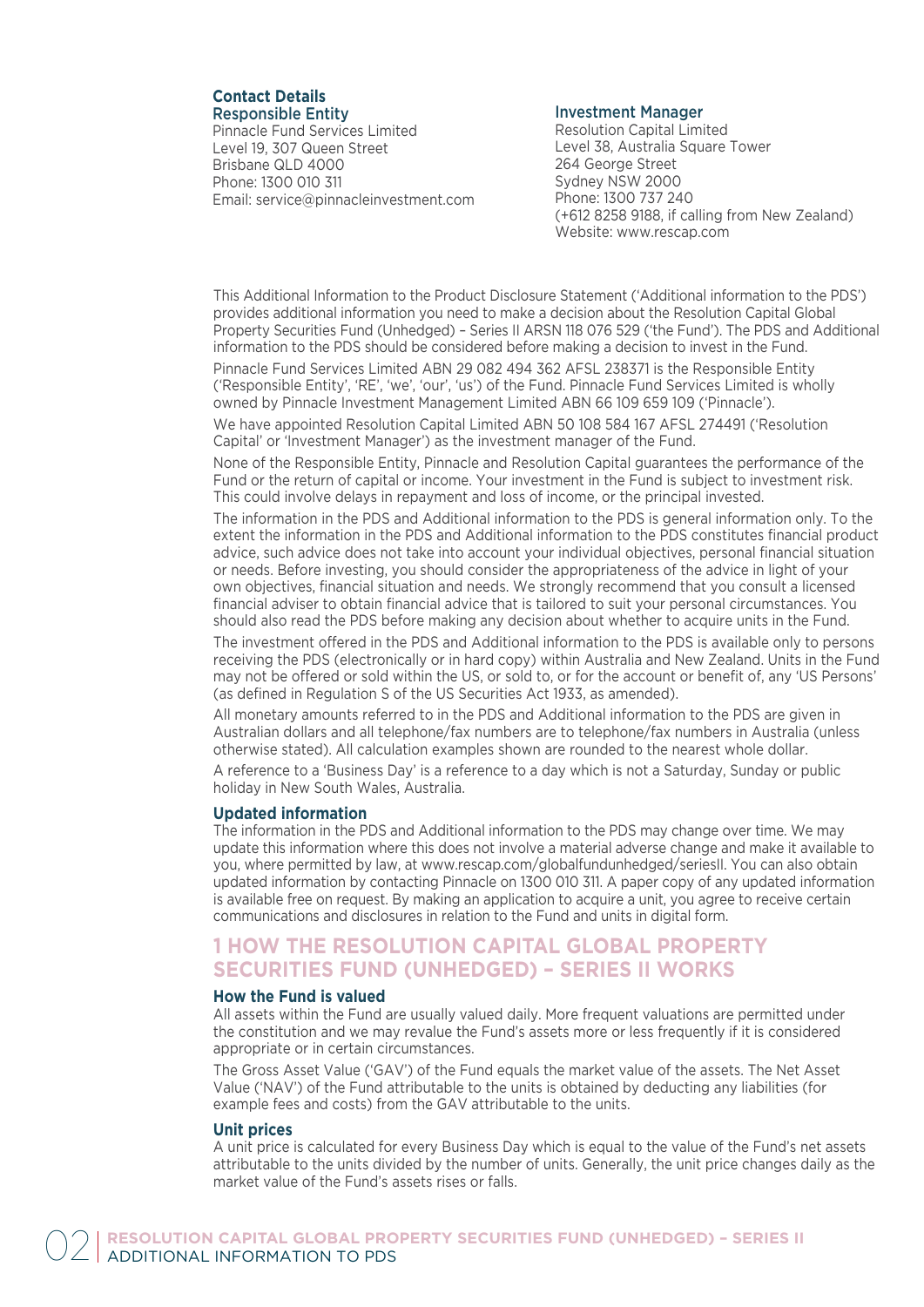The Responsible Entity uses independent pricing services provided by the Fund's Administrator, Citigroup Pty Limited ('Citi'), for the valuation of the Fund's assets, which is generally calculated on a daily basis. Listed investments are marked to market. The value of unlisted investments is determined by the Responsible Entity after consideration of the recommendations from the scheme's investment manager or the valuation method adopted by an independent third party. Unit prices may be viewed on the Investment Manager's website, www.rescap.com/globalfundunhedged/seriesII. Unit prices are based on the NAV of the Fund including provisions for income and expenses accrued and an adjustment for a transaction cost factor (see 'Buy/Sell Spread' in Section 3 'Additional Information on Fees and Costs'). A copy of documents outlining the unit pricing methodologies and practices including information about the circumstances where the RE may exercise discretion in determining a unit price and the value of Fund assets is available on request, at no charge, by calling the RE on 1300 010 311.

# Unit pricing policy

The Responsible Entity complies with ASIC Class Order 13/655 as it relates to unit pricing requirements and has adopted a compliant policy for unit pricing discretions it uses in relation to the Fund ('Unit Pricing Policy'). Additional documents may be prepared for this purpose from time to time. This document may be revised or updated to reflect changes in the Fund constitution or the pricing policies of the Responsible Entity.

The Unit Pricing Policy and discretions exercised by the Responsible Entity are available from us, at no charge, upon request.

# Impact of investing just before the end of a distribution period

After a distribution is paid, the unit price usually falls by an amount similar to that of the distribution per unit. This means that if you invest just before a distribution, the unit price may already include income that you would be entitled to receive at the distribution date. Consequently you may have some of your capital returned as income through the distribution payment.

This could affect your taxation position and we recommend you seek professional taxation advice.

# **Income distributions**

# How you receive income from your investment

Income (such as interest, dividends and realised capital gains) from investments in the Fund will be paid to you via income distributions. Distributions are payable quarterly, subject to the Fund having sufficient distributable income.

Distributable income takes into account income received from the investment activities of the Fund less any expenses charged to the Fund, as well as net capital gains made due to trading in the assets of the Fund. Revenue losses are not able to be distributed.

Capital gains are generally not distributed until the end (or shortly thereafter) of the period ending 30 June each year. Any net capital losses are carried forward to be offset against capital gains in future income periods.

# Distribution reinvestment

Distributions will be automatically re-invested unless you advise otherwise.

The distribution reinvestment price is the unit price at the end of the distribution period (without the applicable buy spread) less the distribution per unit payable. All units allotted as part of the distribution reinvestment will rank equally in all respects with existing units in the same class. At the time the distribution reinvestment price is set, all information that would, or would be likely to, have a material adverse effect on the realisable price of the units will be publicly available.

Investors may elect to have their distributions paid as cash at any time by notifying us or the Fund's Administrator. The change will apply from the date of receipt, as long as it is at least 10 days prior to a distribution date, or such future date as nominated by you.

The Responsible Entity may cancel or suspend distribution reinvestments or modify the terms by which distribution reinvestments are permitted.

# **Different classes**

As permitted under the constitution, we may issue more than one class of units in the Fund, with different applicable fees and other different conditions of issue.

# **Operational governance**

The Fund's operation is governed by its constitution and the Corporations Act 2001 (Cth) ('Corporations Act'), with other laws where relevant.

# The Fund's constitution

The constitution contains the rules relating to a number of operational issues and practices, including rights, responsibilities and duties of the Responsible Entity and unitholders, some of which are outlined in further detail in this document.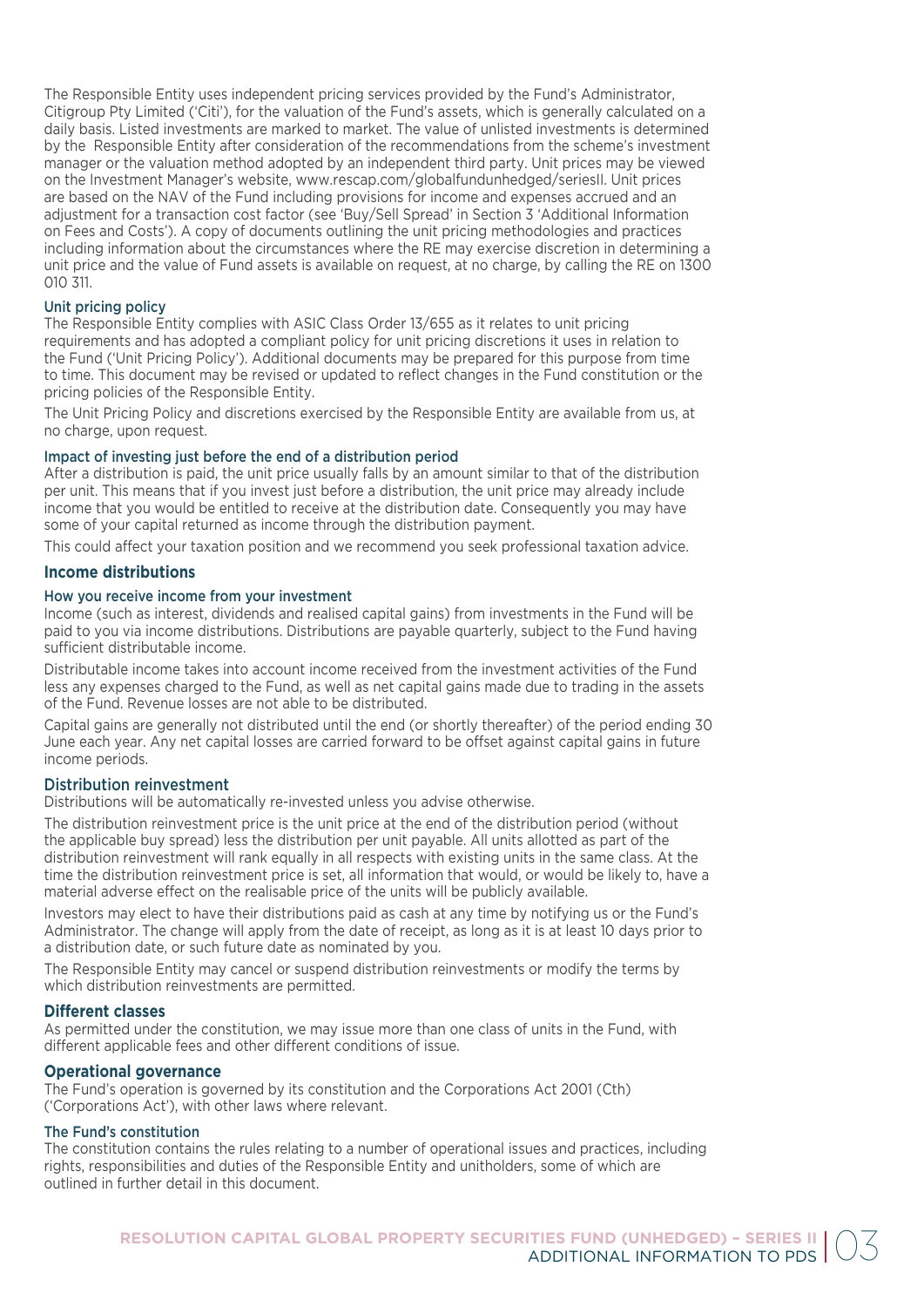Copies of the Fund's constitution can be provided on request. Please contact us on 1300 010 311 for further details.

# The Fund's compliance plan

The Fund's compliance plan outlines how we aim to ensure compliance with the Fund's constitution, the Corporations Act and other relevant laws.

As a registered managed investment scheme, the Fund's compliance plan has been lodged with the Australian Securities and Investments Commission ('ASIC').

# Appointed third parties

The Responsible Entity may appoint third parties to assist with the operational management or governance of the Fund. Unless specifically stated, these third parties have no independent discretion with respect to investment management of the Fund's assets.

# **2 HOW WE INVEST YOUR MONEY**

## **Investment philosophy**

Resolution Capital is a specialist investment manager focused on investing in the listed real estate and listed infrastructure sectors of the stock market. Resolution Capital's consistent and rigorous investment strategy and process has been a key feature of the team's success.

Resolution Capital believes that the ultimate driver of REITs and real estate securities is the quality and level of sustainable cash earnings generated by the underlying portfolio of properties. As a result, its investment process is focused on consistently evaluating these cashflows across real estate sectors and regions.

Resolution Capital is focused on fundamentals driven stock selection, through a number of qualitative and quantitative measures, which is focused on:

- High quality, high barrier, hard to replicate strategic assets, which are located in key markets and cities, where there is landlord pricing power;
- Entities with sustainable capital structures, which are run by disciplined and aligned management teams; and
- Robust earnings profile, with the majority of earnings derived from rental activities.

The bottom up analysis is reviewed in conjunction with the identification of top down, broader investment and direct real estate themes (e.g. macro-economic conditions, demand and supply levels, construction costs etc.), which may influence a stock's risk level.

Supporting the bottom up philosophy is the division of research responsibilities amongst the investment team by real estate sector, rather than region. Each member of the investment team is responsible and specialises in one or more real estate sectors, such as retail, office, industrial, residential and healthcare. The investment team is uniquely equipped to evaluate companies and their management teams against global peers.

By adopting this approach, Resolution Capital believes it can create a portfolio which has the greatest prospect of delivering returns above inflation and consistent, sustainable, long term outperformance.

## **Proprietary research**

Resolution Capital invests substantially in research. Proprietary internal research is critical to the development of the business and its ability to out-perform. When possible, the investment team travels extensively to gauge local markets, perform site inspections and meet with management and market participants.

Resolution Capital utilises many different external sources of information such as company reports, research houses, industry contacts, brokers, real estate agents, economists, industry groups and industry conferences. While Resolution Capital has access to a wealth of data from a number of sources worldwide, emphasis is often placed on the insight gained from talking to management, visiting properties and our global network of industry contacts.

# **Portfolio construction**

Resolution Capital adopts a "multiple portfolio manager" approach to portfolio construction for the Fund. The Fund's portfolio comprises separate individual portfolios, with each Resolution Capital portfolio manager constructing their own global portfolio. The Fund represents the consolidation of these portfolios. Currently there are four portfolio managers but this can change from time to time. It is inevitable, and intentional, that there is significant overlap in the stocks chosen by each portfolio manager, illustrating which stocks have the strongest investment prospects.

This investment decision making process has numerous benefits. Firstly, since each portfolio manager invests across sectors and regions, it encourages cross debate whilst drawing upon each team member's individual strengths. Secondly, it forces portfolio managers to test and challenge each other's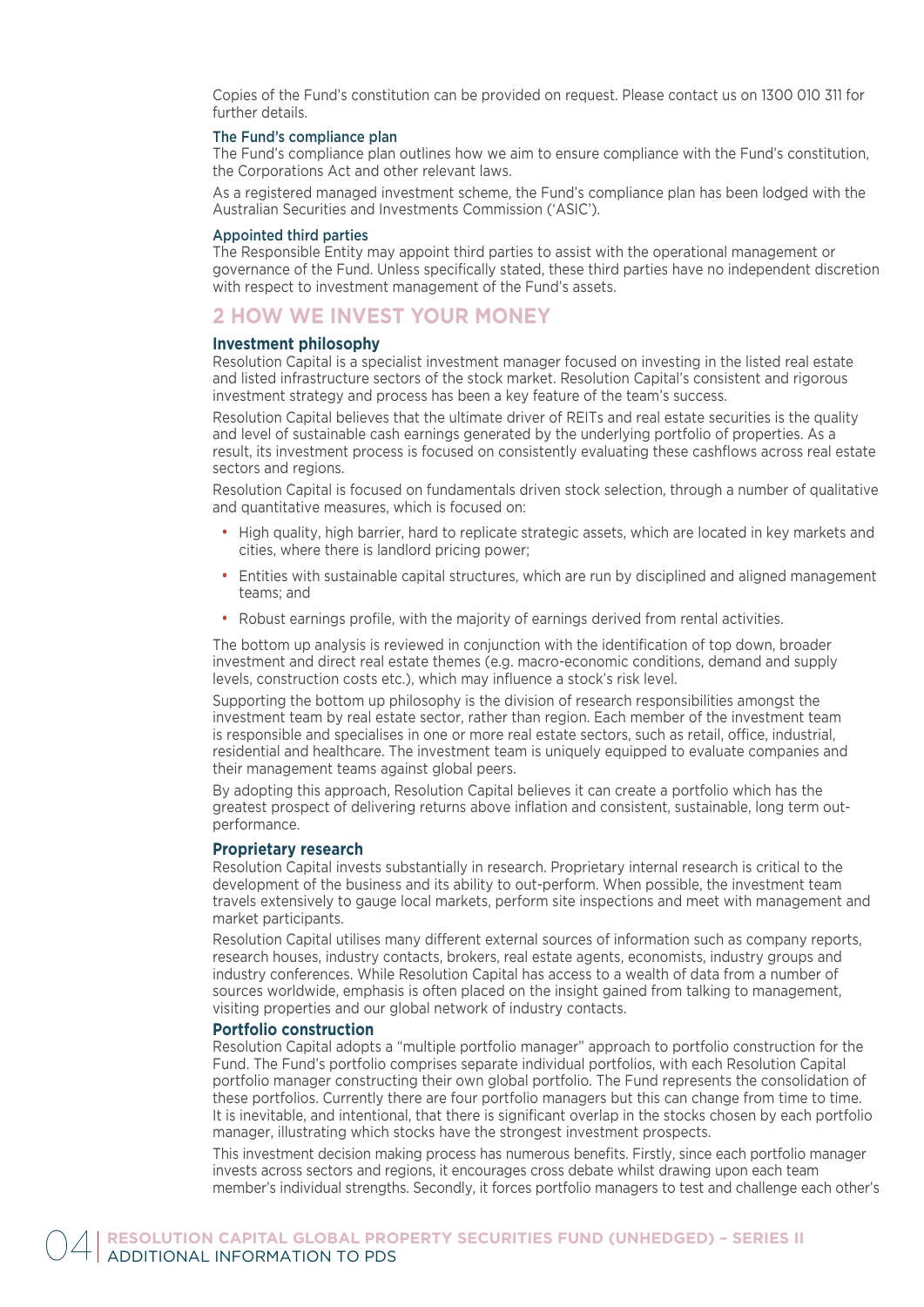conviction. Thirdly, it gives portfolio managers a greater ability to translate their ideas into actual investment decisions while also enhancing accountability and providing a career path for analysts.

Importantly, the "multiple portfolio manager" approach also significantly mitigates key person risk, as each portfolio manager has a demonstrated track record of managing the portfolio. Resolution Capital strongly believes that this approach will lead to superior and more consistent investment returns over the long term.

While there are no pre-determined geographic or sector allocation limits, in order to maintain diversity the Fund will generally have an exposure to at least three sectors and three geographic areas. Whilst the Fund will have no limit to the number of investments in its portfolio, it will generally hold between 30 and 60 stocks.

The Fund portfolio is continually monitored and reviewed as market conditions change in order to maintain an optimum mix of high conviction ideas whilst minimising trading and transaction costs.

# **Labour, Environmental, Social and Governance ('ESG')**

Resolution Capital has a long history of taking a responsible approach to investing and places paramount importance on protecting its clients' interests. Resolution Capital has been a signatory to the United Nations initiated Principles for Responsible Investment (www.unpri.org), since 2010.

Environmental, Social and Governance (ESG) considerations are an integral part of Resolution Capital's investment philosophy. Resolution Capital believes these initiatives benefit the broader community and that strong ESG practices of the companies in which the Fund invests are likely to be additive to their performance and lead to investors ultimately being rewarded through superior investment outcomes.

Resolution Capital integrates ESG considerations into its investment process to align itself with the six Principles of UNPRI and incorporates ESG factors in stock analysis and as discussion points for broader engagement activities. There is no predetermined view of the extent to which the considerations it may become aware of are incorporated, except where they may financially affect the investment.

Resolution Capital does not have a specific methodology for how labour standards considerations are taken into account in the selection, realisation and retention of the Fund's investments. In practice, Resolution Capital records labour disclosures where available, to the extent it has a financial impact on the Fund's investment.

The integration of ESG into the investment process is supplemented by Resolution Capital's engagement policy and activities, which are designed to optimise their ability to affect outcomes and enhance investment decision-making. Resolution Capital's engagement activities include proxy voting and it is the policy of Resolution Capital to vote on all proxy resolutions it has the ability to vote on.

The Resolution Capital polices relating to the manner in which ESG considerations are incorporated in the investment process can be accessed on www.rescap.com/about/ or free of charge by contacting Resolution Capital on 1300 737 240.

# **3 ADDITIONAL INFORMATION ON FEES AND COSTS**

This section provides summary information about the main fees and costs that you may be charged for your investment in the Fund. The fees and costs charged by the Fund may be deducted from your account, from the returns on your investment or from the Fund's assets as a whole.

# **Additional explanation of fees and costs**

# **Management costs**

The management costs in relation to the Fund are generally the administration and investment fees and costs (excluding transaction costs) of the Fund. These costs include:

- Responsible Entity fees;
- administration costs:
- safe keeping fees
- audit costs; and
- legal costs.

The Investment Manager pays management costs out of the fees it receives. Therefore, for this Fund, the management fee and indirect costs will typically reflect the total management costs.

# **Indirect Costs**

Indirect costs form part of management costs and include fees and expenses arising from any investment which qualifies as an interposed vehicle (e.g. any underlying fund that the Fund may invest in) and certain OTC derivative costs, where relevant. The Fund's indirect costs are estimated to be 0.00%, which is the actual indirect costs amount for the Fund for the previous financial year.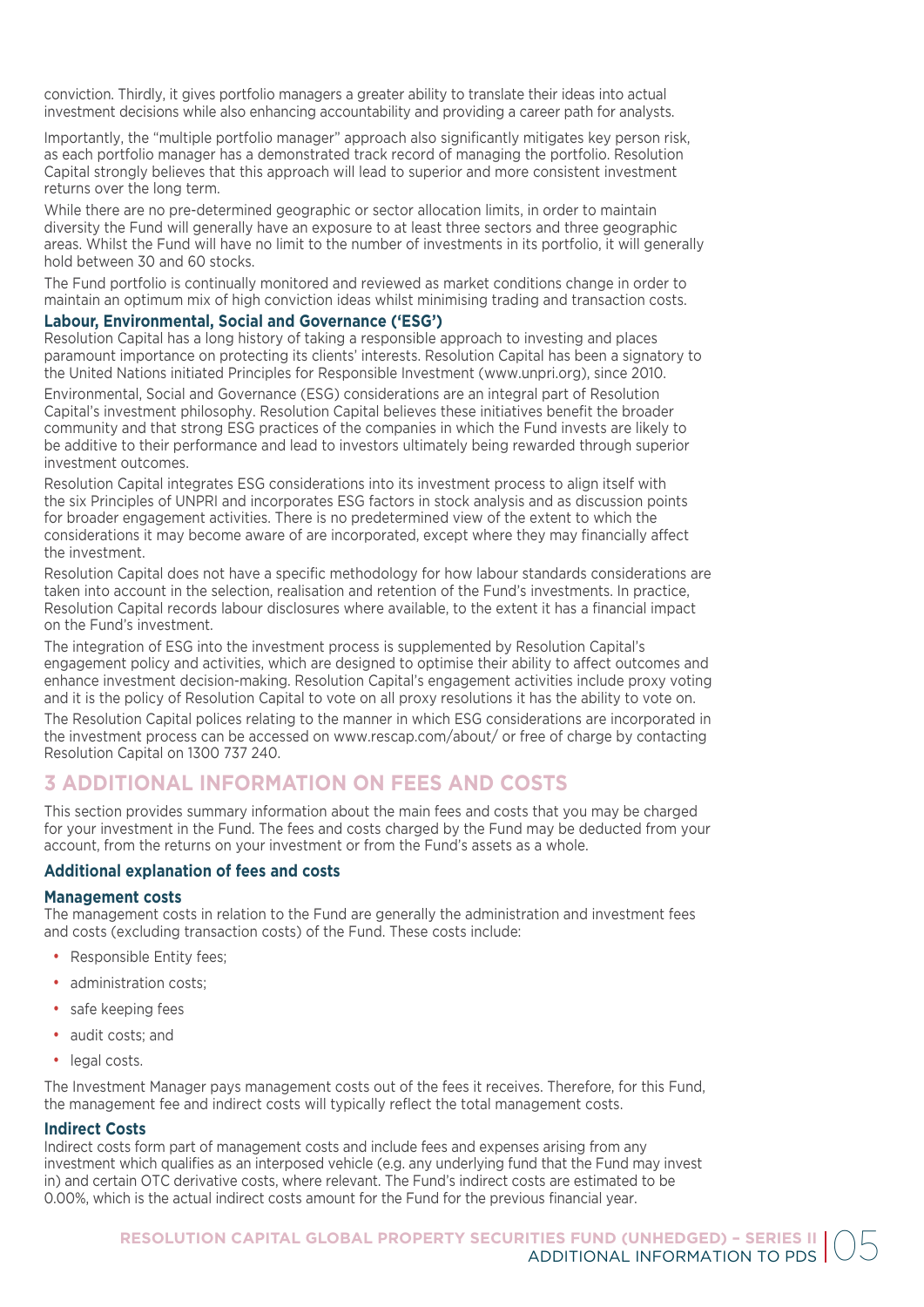However, the actual indirect costs payable (if any) will depend on the investments of the Fund and the indirect costs estimate provided may not be a reliable indicator of future indirect costs of the Fund.

#### **Extraordinary expenses**

Under certain circumstances, extraordinary expenses may be paid directly by the Fund. Extraordinary expenses are not of an ongoing nature.

Examples of this type of expense include:

- convening of unitholders' meeting;
- termination of the Fund:
- amending the Fund constitution;
- defending or bringing of litigation proceedings; and
- replacement of the Responsible Entity.

#### **Transaction costs**

Transaction costs associated with dealing with the Fund's assets may be recovered from the Fund. Transaction costs, other than any buy/sell spread (which is described below), may include brokerage, settlement fees, clearing costs and applicable stamp duty when underlying assets are bought or sold.

The total transaction costs incurred by the Fund for the previous financial year were calculated to be \$80 based on a \$50,000 holding (approximately 0.16% of total average net assets). The total transaction costs, net of buy/sell spread recovery, were calculated to be approximately 0.00% of total average net assets, or \$0 based on a \$50,000 holding. These net transaction costs are borne by the Fund as an additional cost to investors and are shown in the "Fees and costs summary" in the PDS. These costs are in addition to the management costs set out above. These estimated costs are based on the actual amount for the Fund for the previous financial year.

Transaction costs are paid out of the assets of the Fund and are not paid to Resolution Capital.

# **Buy/Sell spread**

The buy/sell spread forms part of the transaction costs. When you invest or withdraw all or part of your investment we generally apply a cost via a unit price 'buy/sell spread', which is an additional cost to you and retained by the Fund. A buy/sell spread operates to increase the relevant unit price for each new investment and to decrease the unit price for each withdrawal to cover costs of underlying portfolio transactions, which include brokerage, share settlement and clearing fees, government charges/stamp duty, bank charges and foreign exchange transaction fees. The current buy/sell spread for the Fund, which is an estimate of these costs, is 0.20% on both investment and withdrawal. For example, if \$50,000 was invested in, or withdrawn from, the Fund the cost of your buy/sell spread would be \$100 in and \$100 out.

The purpose of the buy/sell spread is to ensure that the costs to the Fund of buying or selling underlying assets is borne by investors as they invest or withdraw and to not disadvantage longer term investors remaining in the Fund.

From time to time, we may vary the buy/sell spread. Any revised spread will be applied uniformly to transacting investors while that spread applies. In circumstances where the Responsible Entity determines that unitholders of the Fund are not being treated equitably (for example, withdrawals in stressed and dislocated markets), the buy/sell spread may be higher than our estimate.

The Responsible Entity has discretion to waive or reduce the buy/sell spread where the Fund incurs no costs, or reduced costs. Investors will be provided with notification of any changes to the buy/sell spread via Resolution Capital's website at www.rescap.com/globalfundunhedged/seriesII.

#### **Incidental fees and costs**

Standard government fees, duties and bank charges may also apply to your investments and withdrawals, including dishonour fees and conversion costs.

All monetary amounts referred to in the PDS are given in Australian dollars. Where you invest in another currency, any costs associated with currency conversion will be deducted from your application or withdrawal amount

# **Fees for Indirect Investors**

Indirect investors must also refer to the fees and costs payable for the Investor Directed Portfolio Service ('IDPS'), master trust or wrap account they are investing through. The IDPS operator will be the registered holder of the units and may charge you fees that are different or in addition to the Fund's fees detailed in this section and the PDS. You should refer to the offer document for the relevant IDPS, master trust or wrap account for more information.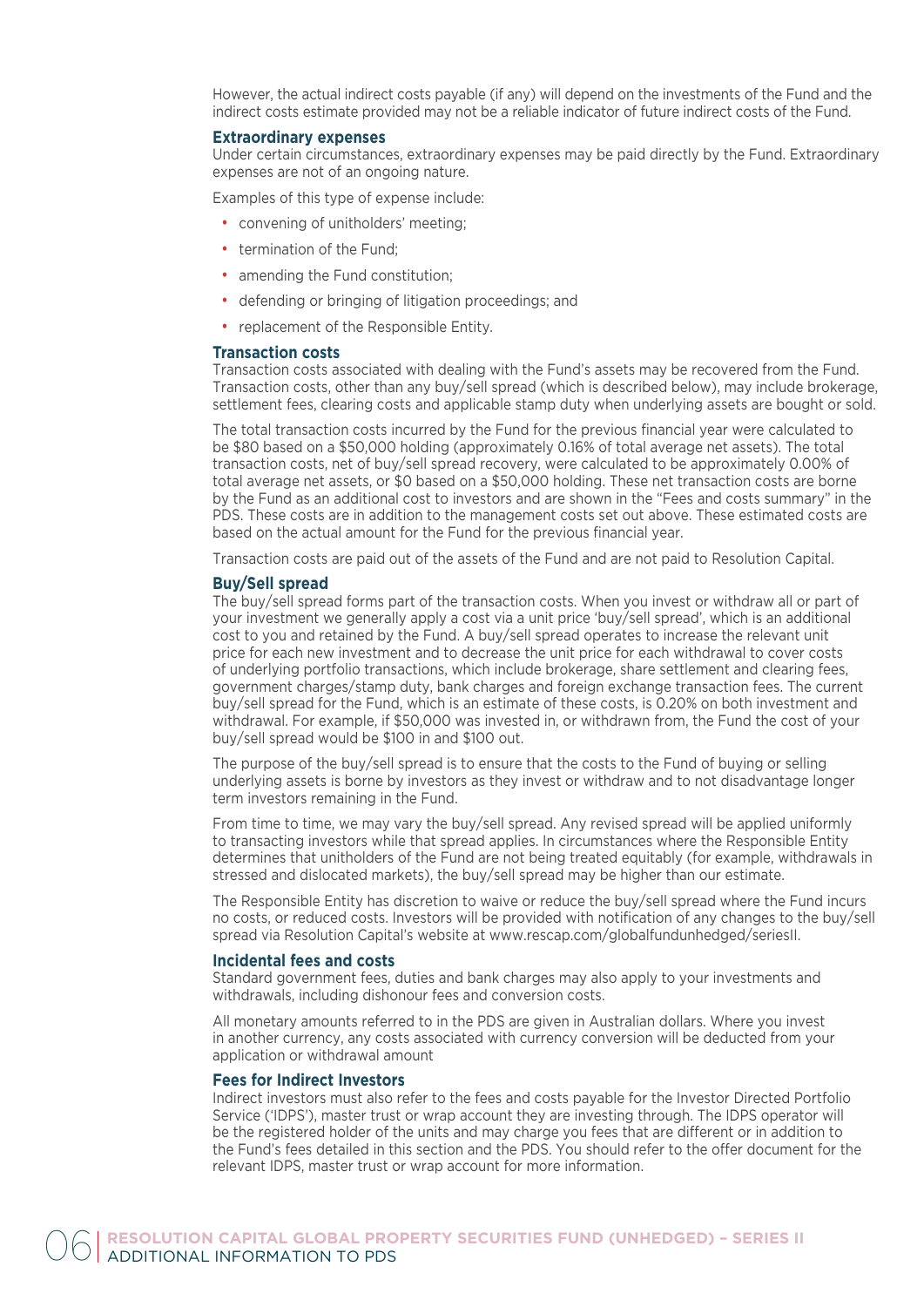# **Differential fee arrangements**

The management costs of the Fund may be negotiated with persons who qualify as wholesale clients within the meaning of the Corporations Act, such as sophisticated or professional investors. In negotiating such fees, we will take into consideration our obligations under the Corporations Act. Such arrangements will be by individual negotiation and will be disclosed separately to relevant clients. Please contact us on 1300 010 311 for further details.

# **Changes to fees and other costs**

We reserve the right to change fees and other costs, subject to any limitations under the Fund constitution and applicable law. We will give investors 30 days' notice prior to any increase in fees.

The Investment Manager pays costs out of the management fees it receives. The Fund constitution provides for various fees which we do not currently recover from the Fund.

# **Adviser fees**

We do not pay fees to financial advisers. If you consult a financial adviser, you may incur additional fees charged by them. You should refer to the Statement of Advice they give you for any fee details.

# **Payments to IDPS Operators**

Subject to the law, annual payments may be made to some IDPS Operators because they offer the Fund on their investment menus. Product access is paid by the Investment Manager out of its investment management fee and is not an additional cost to the investor.

# **For more information on fees and costs**

If you would like to better understand how our fee structure may impact your investment in the Fund, we recommend that you speak to your financial adviser or visit the ASIC website at www. moneysmart.gov.au where a fee calculator is available to help you compare the fees of different managed investment products.

# **4 HOW MANAGED INVESTMENT SCHEMES ARE TAXED**

# **WARNING: Investing in a registered managed investment scheme is likely to have tax consequences. You are strongly advised to seek professional tax advice.**

The taxation implications of investing in the Fund can be complex and depend on a number of factors, including whether you are a resident or non-resident of Australia for taxation purposes and whether you hold the units on capital account or revenue account.

The following tax comments have been prepared on the assumption that:

- the investor holds the units on capital account as a long-term investment;
- the Fund qualifies as an attribution managed investment trust ('AMIT') within the meaning of section 276-10 of the Income Tax Assessment Act 1997 and the Responsible Entity of the Fund elects to apply the AMIT regime to the Fund; and
- the Fund has made an irrevocable "capital election"' to apply the Capital Gains Tax ('CGT') provisions pursuant to section 275-115 of the Income Tax Assessment Act 1997.

# **Income of the Fund**

The Fund has been established as an Australian resident unit trust. In accordance with the AMIT provisions, the Fund is required to determine its assessable income for the financial year. The Fund then attributes these amounts of taxable income, exempt income, non-assessable non-exempt income and tax offsets (referred to as "characters") to investors on a fair and reasonable basis in accordance with their interests. Investors will be provided with an AMIT Member Annual ("AMMA") Statement for tax purposes after 30 June each year to assist the investor in determining their tax position. The AMMA Statement will advise all amounts attributed to an investor by the Fund for inclusion in their income tax returns. The AMMA Statement will also advise the character of the income, and any cost-base adjustments required to the units. Generally, no Australian income tax will be payable by the Responsible Entity of the Fund where investors are attributed with all taxable characters of the Fund each year.

The Fund's investments and activities are likely to give rise to income, dividends and capital and gains and losses. Further detail in respect of the Australian tax treatment of these income/gains and losses at the Fund level is provided below.

In normal circumstances, you should expect the Fund to derive assessable income and/or capital gains each year.

# Franking credits

The Fund may derive franking credits from the receipt of franked dividends. These franking credits will be attributed to investors if certain conditions are met. One of these conditions is that the 45-day holding period rule has been satisfied by the Fund.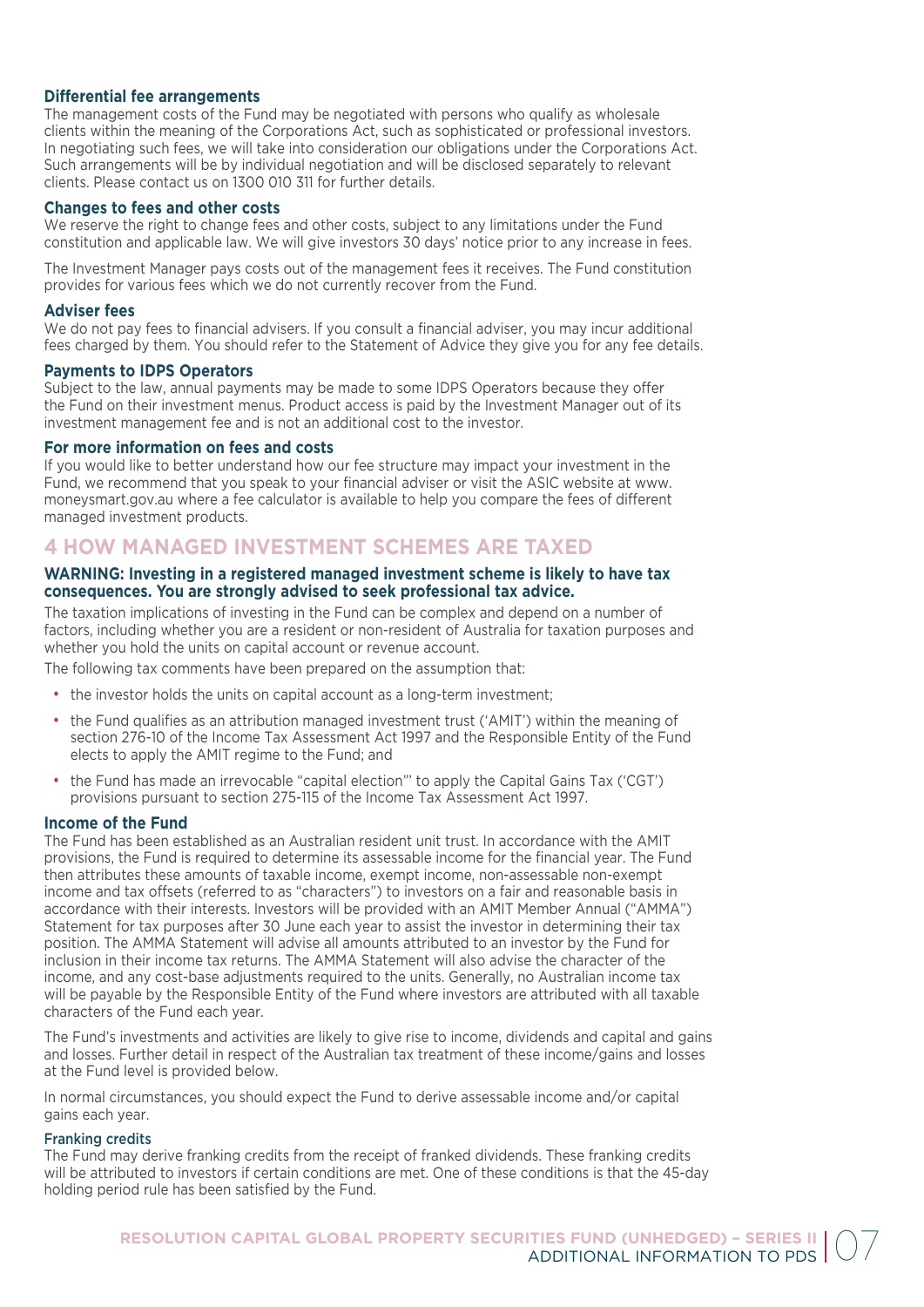# Tax losses

In the case where the Fund makes a loss for tax purposes, the Fund cannot distribute the loss to investors. However, subject to the Fund meeting certain conditions, the Fund may be able to take into account the losses in determining the taxable income position in subsequent years.

# Taxation of Financial Arrangements (TOFA) rules

Financial arrangements directly held by the Fund (for example debt securities and hedging arrangements) may be subject to the TOFA rules. Under the TOFA rules, gains and losses on financial arrangements are generally assessable for tax purposes on an accruals basis (where the gains/losses are sufficiently certain) or realisation basis, unless a specific TOFA elective methodology is adopted. The TOFA rules will also treat relevant gains and losses in relation to financial arrangements as being on revenue account.

# Taxation of Australian resident investors

Investors are generally subject to tax on their share of the taxable characters attributed to them by the Fund each year. Investors are treated as having derived their share of the taxable characters of the Fund directly on a flow through basis.

The way in which investors are taxed will depend on the underlying nature of each character they receive (for example, franked dividends to which franking credits may attach, capital gains, foreign income to which foreign income tax offsets may attach, or interest income).

The AMMA Statement, provided to investors after 30 June each year (within 3 months of the end of the income year), will outline the amounts attributed to you by the Fund and the nature of those amounts (i.e. the characters of the total amount attributed), including any foreign income tax offsets and franking credit entitlements.

## Capital gains

To the extent that an investor is attributed with characters of assessable capital gains, investors will include the capital gain in their net capital gain calculation. Certain investors may be entitled to apply the relevant Capital Gains Tax ('CGT') discount in working out the net capital gain to include in their assessable income (refer further comments below).

# Franking credits

If franking credits are attributed to investors by the Fund, investors must include the amount of the franking credits in addition to the franked dividend income in their assessable income.

Certain requirements, including the 45-day holding period rule, may need to be satisfied in order to utilise franking credits in relation to dividends. The investor's particular circumstances will be relevant in determining whether the investor is entitled to any franking credits in respect of franked dividends. A tax offset equal to the franking credits will be applied against the tax otherwise payable by investors on their total assessable income, subject to the investor satisfying specific conditions. Corporate investors may be entitled to convert any excess franking credits into tax losses. Certain other investors may be entitled to obtain a refund of any excess franking credits.

# Under and overstatements of taxable income

If the Responsible Entity discovers understatements or overstatements of taxable income and tax offsets in prior years, the Responsible Entity has the ability under the AMIT regime to deal with these understatements and overstatements in the financial year in which they are discovered or to carry these forward to be dealt with in a future income year. That is, the distribution statements in relation to the discovery year may be adjusted to take into account these understatements or overstatements from a prior financial year, rather than re-issuing amended distribution statements for the prior financial year to which the understatements or overstatements relate to.

The amount of attributed income from the Fund which the investor is required to include in their assessable income may be different to the cash distributions received by an investor in respect of their units. This is because the distributions received on the units may be determined by reference to the cash returns received in respect of the Fund, whereas the attributable income of the Fund is determined by reference to the overall income tax position of that Fund.

An investor may be required to make, in certain circumstances, both upward or downward adjustments to the cost or cost base of their unit holdings, where there is a difference between the cash amount distributed by the Fund and the taxable characters attributed by the Fund to investors for any income year.

If the amount of cash received exceeds the taxable characters attributed by the Fund, the cost or cost base of the investor's units in the Fund should be reduced by the excess amount. This results in either an increased capital gain, or a reduced capital loss, upon the subsequent disposal of the investor's units in the Fund. Should the cost base of the units be reduced to below zero, the amount in excess of the cost base should be treated as a capital gain that is to be included in the investor's assessable income.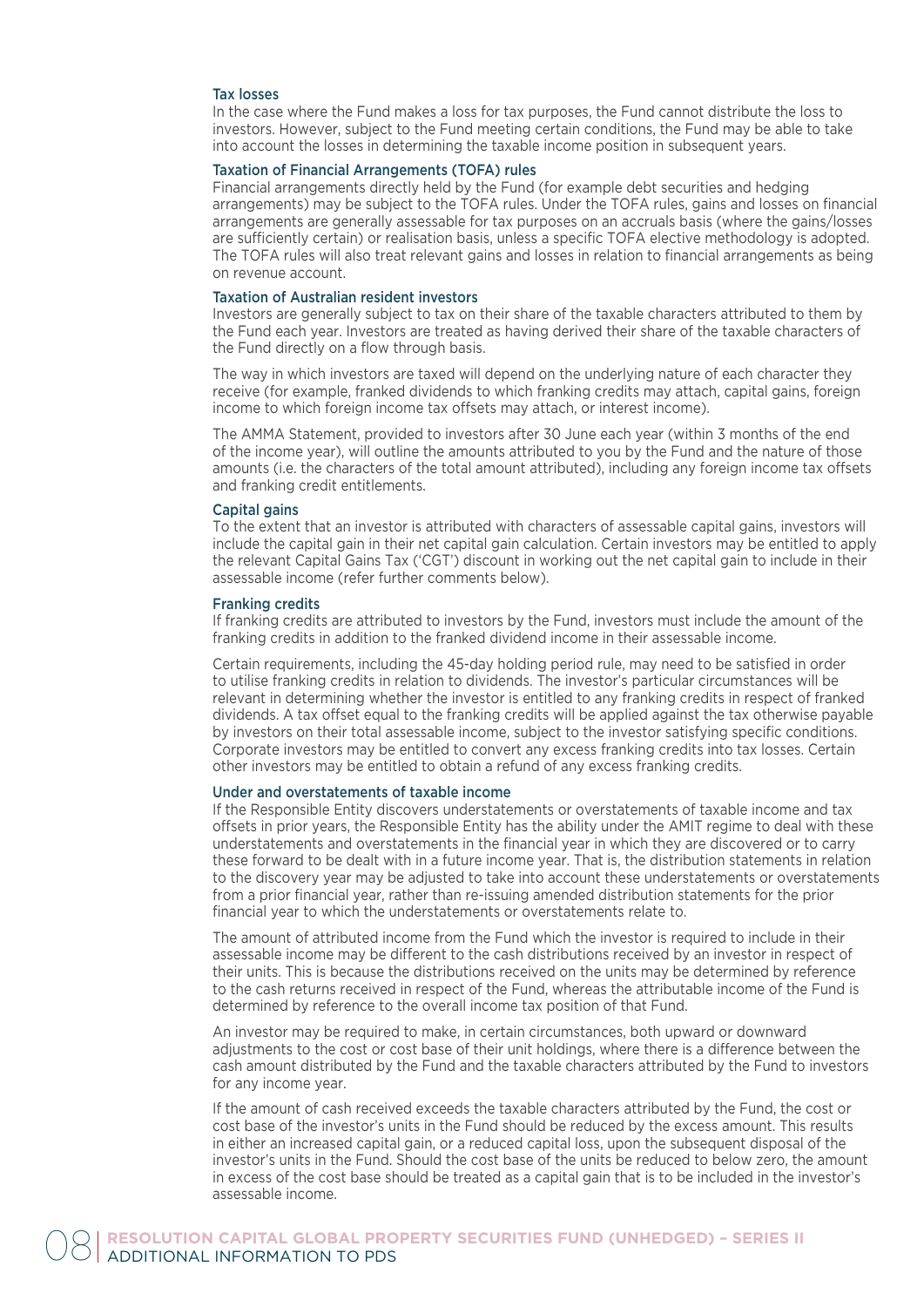Conversely, where the cash amount received falls short of the taxable characters attributed by the Fund during a financial year, the cost or cost base of the investor's units in the Fund should be increased by the shortfall amount.

# **Withdrawals from the Fund and disposal of units**

Withdrawal or disposal of a unit in the Fund is the disposal or cancellation of a CGT asset by an investor and a CGT event for tax purposes. To the extent that the proceeds exceed the cost base of the unit, you will make a capital gain. However, if the proceeds are less than your reduced cost base, you will make a capital loss. Generally, a capital loss can only be used to offset against capital gains derived in the current or a future tax year.

An individual, trust or complying superannuation entity or a life insurance company that holds their units as a complying superannuation/FHSA asset may be able to claim the benefit of the CGT discount if they have held the units for 12 months or more. A corporate investor cannot claim the benefit of the CGT discount. Gains and losses realised by an investor who holds their units on revenue account will be taxable as ordinary income or an allowable deduction, as the case may be, and will not qualify for the CGT discount.

It is important to highlight that on 8 May 2018, the Australian Government announced a proposed integrity measure to prevent Managed Investment Trusts (MITs) and AMITs from applying the CGT discount at the trust level. On 30 June 2020, the Australian Government announced that the start date that had been previously proposed for this measure (being 1 July 2020) would be revised as a result of the reprioritisation of Australian Government resources and the shortened parliamentary sitting period in 2020 due to the COVID-19 crisis. The start date for this proposal to apply has been revised to income years commencing on or after three months after the date of Royal Assent of the enabling legislation. At present, the legislation to introduce this new proposal has not yet been released and is still being developed. In this regard, it is recommended that any investors which are MITs or AMITs seek independent professional taxation advice in relation to the status and implications of this proposal before investing in the Fund.

# **Non-resident individual unit holders**

The above taxation summary is only for investors who are residents of Australia for tax purposes. The tax treatment of non-resident investors in the Fund depends on the investor's particular circumstances and the provisions of the relevant Double Tax Agreement between Australia and the country of residence. It is important that non-resident investors seek independent professional taxation advice before investing in the Fund.

The Fund may be required to withhold tax on part, or all, of the distributions made to non-resident investors.

# **Goods and Services Tax ('GST')**

Unless otherwise stated, the fees quoted in this PDS are inclusive of the net effect of GST and Reduced Input Tax Credits ('RITC').

# **Tax File Numbers and Australian Business Numbers**

You are not required to quote your Tax File Number ('TFN') or, if you have one, an Australian Business Number ('ABN') or claim an exemption from providing a TFN.

However, if a TFN or ABN is not provided, or an exemption is not claimed, we are required by law to withhold tax from distributions at the top marginal tax rate plus the Medicare Levy. If you are making this investment on behalf of a business or enterprise you carry on, you may quote your ABN instead of a TFN.

# **Tax reforms**

The expected tax implications of investing in the Fund may change as a result of changes in the taxation laws and interpretation of them by the Courts and/or the Australian Taxation Office.

It is recommended that investors obtain independent taxation advice that takes into account your specific circumstances regarding investing in the Fund and the potential application of any changes in the tax law.

# **Foreign Account Tax Compliance Act ('FATCA') and OECD Common Reporting Standard ('CRS')**

Tax evasion is a global problem and international cooperation and sharing of high quality, predictable information between revenue authorities will help them ensure compliance with local tax laws. FATCA was enacted by the United States (U.S.) Congress to improve compliance with U.S. tax laws by imposing due diligence and reporting obligations on foreign financial institutions, notably the obligation to report U.S. citizen or U.S. tax-resident account holders to the U.S. Internal Revenue Service ('IRS').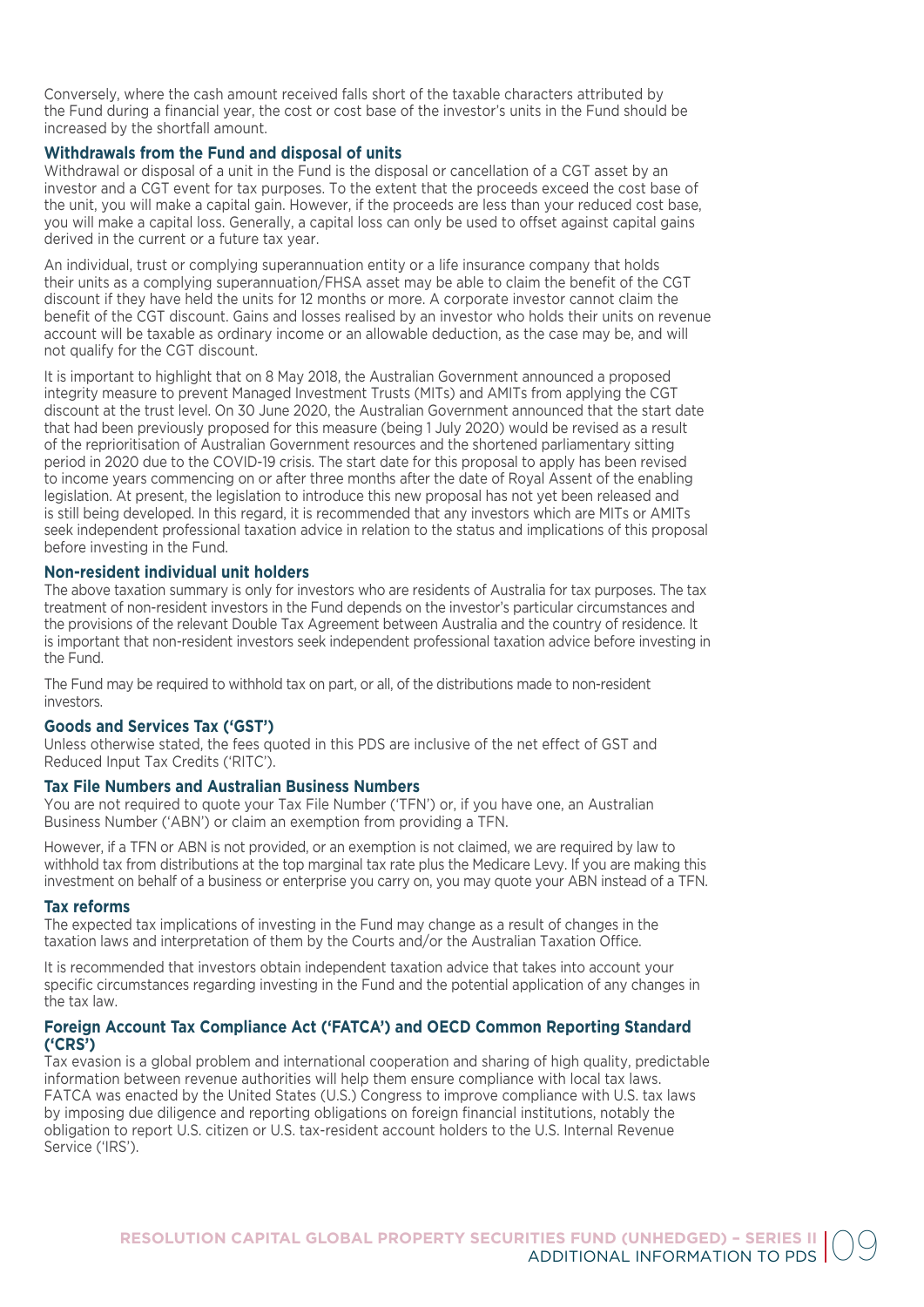Similar to FATCA, the CRS for the automatic exchange of information, is a single global standard for the collection and reporting to tax authorities of information by financial institutions on non-Australian residents.

Accordingly, we may request certain information about yourself (for individual investors) or your controlling persons (where you are an entity) in order for the Fund to comply with its FATCA or CRS obligations. In the event that the Fund suffers any amount of withholding tax (including FATCA withholding tax) and/or penalties, neither the Fund nor the Responsible Entity acting on behalf of the Fund, will be required to compensate you for any such tax, except in exceptional circumstances.

# **5 INVESTING IN THE FUND**

# **Applications**

#### **Making an application**

A copy of the Application Form can be obtained on the Fund's website at www.rescap.com/ globalfundunhedged/seriesII, by contacting Pinnacle on 1300 010 311 or by emailing service@pinnacleinvestment.com. To invest, complete the Application Form (including the provision of other documentation required for identification purposes) and return it with your initial investment amount to the Fund Administrator.

Applications received, verified and accepted by Citi prior to 12:00pm (Sydney time) on a Business Day will generally be processed using the unit price for that day. For applications accepted after 12:00pm or on a non-Business Day, generally the next Business Day's unit price will apply.

We reserve the right not to accept (wholly or in part) any application for any reason or without reason. If we refuse to accept an application, any monies received from you will be returned to you without interest.

# **Additional information about investing**

For an application to be valid the Application Form must be completed correctly, must comply with the designated minimum investment amounts, and be appropriately signed by the applicant(s). However, the Responsible Entity may, at its discretion, accept amounts less than the minimum initial investment amounts. We will not be able to process your application if the Application Form is incomplete or incorrectly completed, or we are not satisfied that we have received the necessary proof of identification requirements to meet our obligations under the Anti-Money Laundering and Counter-Terrorism Financing Act 2006 (Cth) and associated rules and regulations ('AML/CTF Law').

# **Electronic PDS**

The Application Form may only be distributed when accompanied by a complete and unaltered copy of the PDS. The Application Form contains a declaration that the investor has personally received the complete and unaltered PDS prior to completing the Application Form.

The Responsible Entity will not accept a completed Application Form if it has reason to believe that the applicant has not received a complete paper copy or electronic copy of the PDS or if it has reason to believe the Application Form or electronic copy of the PDS has been altered or tampered with in any way. Whilst the Responsible Entity believes that it is extremely unlikely that during the period of the PDS the electronic version of the PDS will be tampered with or altered in any way, the Responsible Entity cannot give any absolute assurance that this will not occur.

Any investor who is concerned with the validity or integrity of an electronic copy of the PDS should immediately request for a paper copy of the PDS directly from the Responsible Entity or Resolution Capital.

# **Incomplete applications**

Application monies accompanying an incomplete application will be retained in a non-interest bearing trust account for up to 30 days pending receipt of the required information, after which we will return the application monies to you. No interest is received on application monies, including monies for additional investments, and no interest will be paid to you if for any reason your application can not be accepted.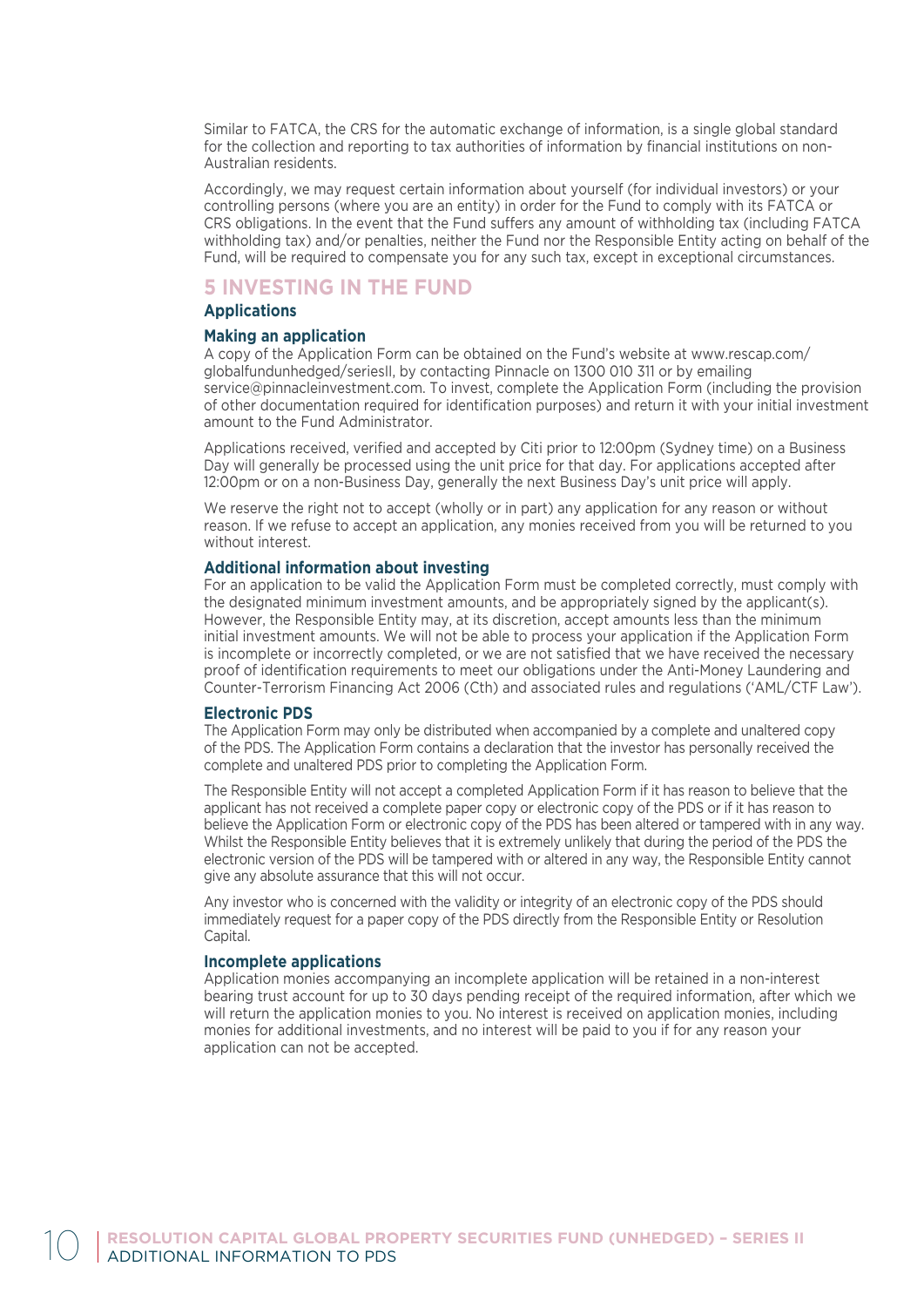# **Effect of the Application Form**

In addition to the acknowledgements contained in the Declaration on the Application Form, by completing and signing the Application Form, the investor:

- a) agrees to be bound by the provisions of the Fund constitution;
- b) acknowledges having read and understood the PDS, including this document;
- c) authorises the provision of information relating to the investor's account to the named financial adviser, and any other person authorised by that adviser, from time to time;
- d) authorises the use of the TFN information provided on the Application Form in respect of the investor's Fund account;
- e) acknowledges that neither the Responsible Entity, its respective holding companies and officers, nor the Investment Manager and its respective officers and holding companies, guarantees the capital invested by investors or the performance of the specific investments of the Fund;
- f) acknowledges that the provision of the product available through the PDS should not be taken as the giving of investment advice by the Investment Manager or the Responsible Entity, as they are not aware of the investor's investment objectives, financial position or particular needs;
- g) acknowledges that the investor is responsible for ensuring that the information on the Application Form is complete and correct;
- h) acknowledges that neither the Responsible Entity nor its agents are responsible where a loss may be suffered as a result of the investor providing incorrect or incomplete information;
- i) agrees that the Responsible Entity may:
	- i. require the investor to provide any additional documentation or other information and perform any acts to enable compliance with any laws relating to anti-money laundering and counter terrorism financing ('AML'), FATCA, CRS or any other law;
	- ii. at its absolute discretion and without notice to the investor, take any action it considers appropriate, including blocking or delaying transactions on the investor's account or refuse to provide services to the investor to comply with any law relating to AML or any other law; and
	- iii. in its absolute discretion and without notice to the investor report any, or any proposed, transaction or activity to anybody authorised to accept such reports relating to AML or any other law; and
- j) acknowledges that the Responsible Entity is required to collect the investor's personal information under the Corporations Act and the Anti-Money Laundering and Counter-Terrorism Financing Act 2006 and agrees that information provided may be used as detailed in the PDS and the Responsible Entity's Privacy Policy.

# **Making an additional investment**

You may make additional investments in the Fund by completing the additional investment form accompanying the PDS which can be found at www.rescap.com/globalfundunhedged/seriesII or via a written request signed by the necessary signatories or in another format agreed with the Responsible Entity.

Once processed, a confirmation statement of your additional investment will be sent to you.

The minimum additional investment amount is \$5,000 or as agreed with the Responsible Entity. If you are an indirect investor, please contact your IDPS operator for information on how to make an additional investment.

# **Withdrawals**

# **Making a withdrawal**

You can decrease your investment in the Fund by redeeming units at any time. The Responsible Entity endeavours to effect payment of withdrawals within 7 days, however under the Fund's constitution we have up to 21 days. We will not satisfy a withdrawal request if the Fund becomes illiquid (as defined under the Corporations Act). In certain circumstances, such as if there is a freeze on withdrawals, the Responsible Entity may delay payment of your withdrawal proceeds.

In addition to their share of the capital value of the Fund, and as part of the withdrawal proceeds, unitholders will receive their share of any net income of the Fund (corresponding to amount of net income accrued or received by the Fund since the last distribution date). These amounts are included in the applicable withdrawal unit price and will be treated as capital.

Direct withdrawal requests can be made daily, and must be received, verified and accepted by Citi prior to 12:00pm (Sydney time) on a Business Day.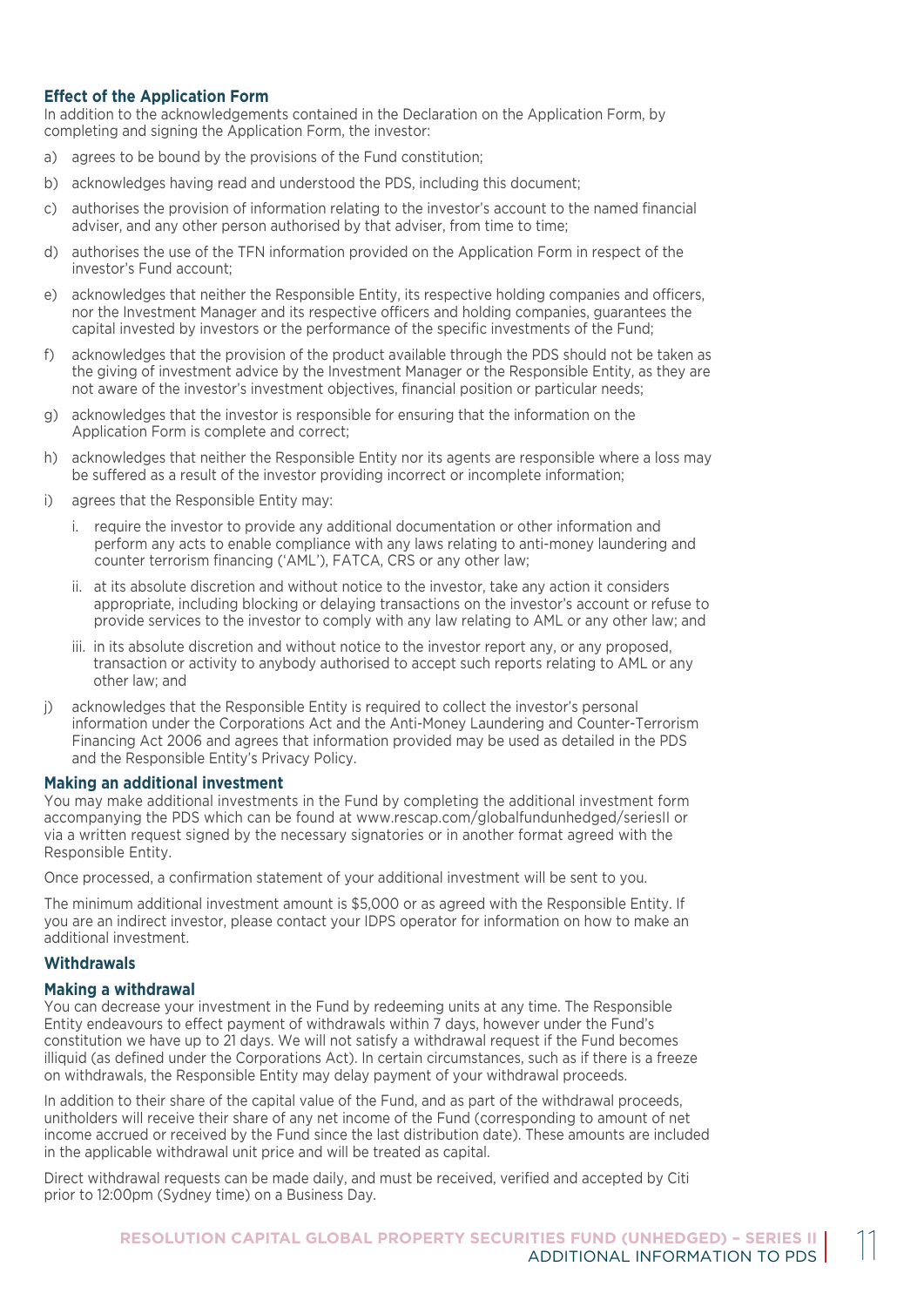Withdrawal requests received after that time, or on a non-Business Day, will be treated as being received on the next Business Day. Electronic transfer of the withdrawal proceeds can take up to 7 Business Days, however it will often be completed in a shorter period of time.

There is a minimum withdrawal amount of \$5,000 or less at the discretion of the Responsible Entity. In addition, if your withdrawal request would result in your investment balance being less than \$25,000 we may treat your withdrawal request as being for your entire investment. We will provide investors with advance notice of any compulsory withdrawals.

Please note that we only make payments to your nominated bank or financial institution account. No third-party payments will be allowed. There may be circumstances, as permitted under the Fund constitution and Corporations Act, where your ability to withdraw from the Fund is restricted.

The following text contains further information on restrictions on withdrawals and should be read in conjunction with the PDS located at www.rescap.com/globalfundunhedged/seriesII.

# **Delay to withdrawal payments**

The Responsible Entity endeavours to effect payment of withdrawals within 7 days of receiving a valid withdrawal request; however, this timeframe is not guaranteed and there may be occasions when timeframes are significantly longer.

Under the Fund's constitution, the Responsible Entity may suspend withdrawal payments under certain circumstances for such period as it considers appropriate. This is likely to not exceed more than 30 days. These circumstances include, but are not limited to:

- where we reasonably estimate that we must sell 5% or more of all the Fund's assets to meet outstanding withdrawal requests;
- where total outstanding withdrawal requests require us to realise a significant amount of the Fund's assets, which may affect remaining unitholders (for example by creating an expense or tax burden);
- we reasonably consider it to be in the interests of unitholders to do so; or
- the law otherwise permits.

Any withdrawal requests received during a period where withdrawals have been suspended, or for which a unit price has not been calculated or confirmed prior to the commencement of a period of suspension, will be deemed to have been received immediately after the end of the suspension period.

# **If the Fund becomes illiquid**

We may delay or suspend a withdrawal request where we are unable to realise certain assets due to circumstances outside our control, such as when there is restricted or suspended trading in assets held by the Fund, or where the Fund becomes non-liquid as defined by the Corporations Act.

The Fund will be non-liquid under the Corporations Act if it has less than 80% of liquid assets (generally cash and marketable securities). If the Fund is non-liquid, withdrawals from the Fund may only be possible if we make a withdrawal offer in accordance with the Corporations Act. We are not obliged to make such an offer. However, if we do you will only be able to withdraw your investment in accordance with the terms of a current withdrawal offer. If an insufficient amount of money is available from the assets specified in the withdrawal offer to satisfy all withdrawal requests, the requests will be satisfied proportionately among those unitholders wishing to withdraw from the Fund.

# **Other transactions**

# **Transferring ownership**

You can generally transfer some or all of your investment to another person, although we are not obliged to process a transfer that does not meet prescribed criteria. Transfers may be subject to tax or other relevant regulations, and we recommend you acquire finance advice before making a decision regarding transferring your units.

# **Changes and delays to permitted transactions**

We can vary the minimum investment amounts for the Fund at any time and can also change the transaction cut-off time. The Responsible Entity has the right to refuse applications or withdrawals for any reason.

Where we consider it to be in the interests of unitholders we may suspend application or withdrawal requests. Any application or withdrawal request received during a period where transactions have been suspended, or for which a unit price has not been calculated or confirmed prior to the commencement of a period of suspension, will be deemed to have been received immediately after the end of the suspension period.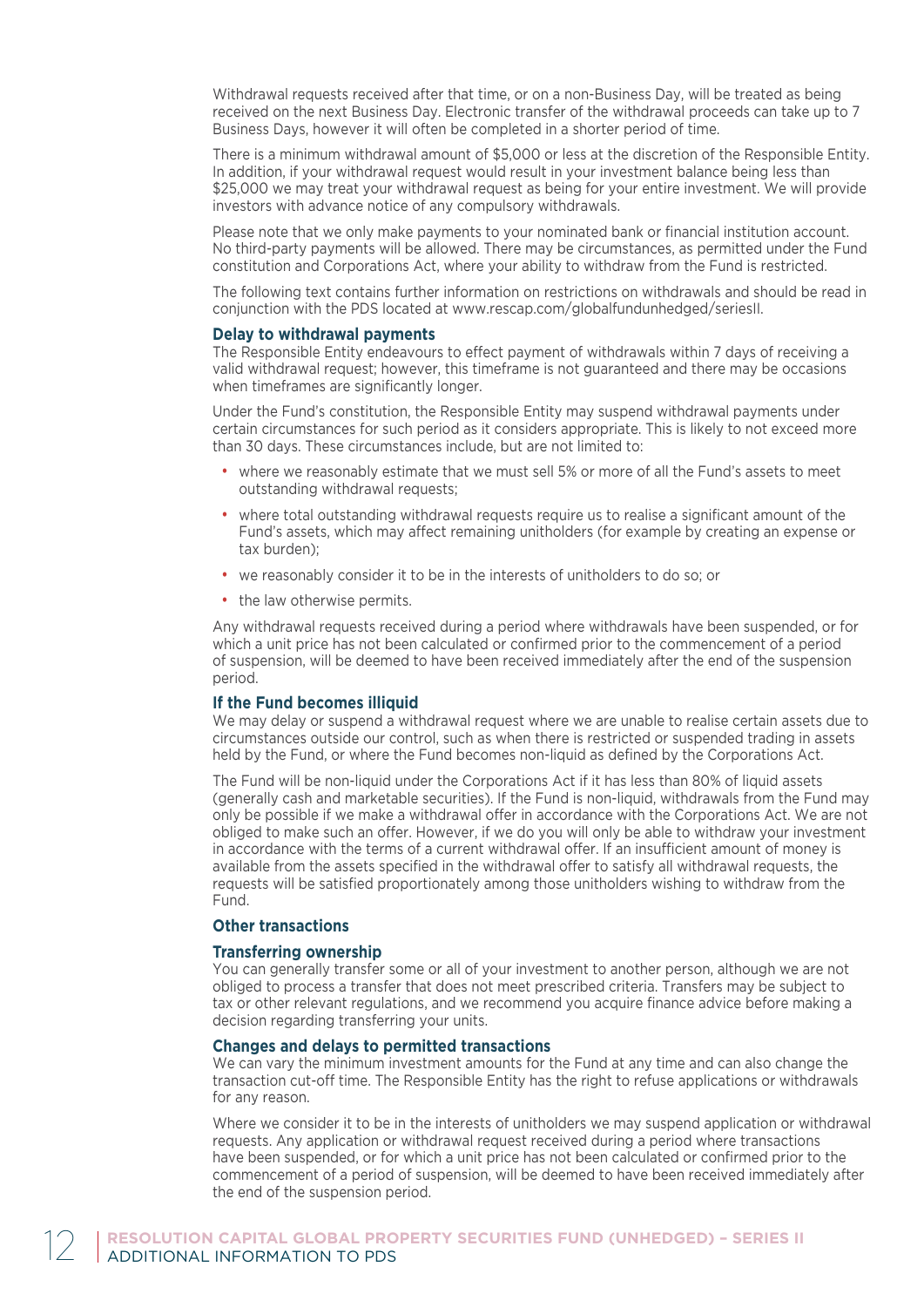# **Transaction cut off times**

Generally, transaction requests for direct investors can be made daily, and must be received, verified and accepted by Citi prior to 12:00pm (Sydney time) on a Business Day. Requests received after that time, or on a non-Business Day, will be treated as being received on the next Business Day.

Indirect investors may be subject to earlier transaction cut-off times. Indirect investors should contact their IDPS operator for transaction cut-off time information.

# **6 PRIVACY**

# **How information will be used**

When investors apply to invest in the Fund, they acknowledge and agree that:

a) they are required to provide the Responsible Entity with certain personal information to facilitate their application; and

b) the Responsible Entity may be required to disclose this information to:

- i. third parties carrying out functions on behalf of the Responsible Entity on a confidential basis;
- ii. third parties if that disclosure is required by or to the extent permitted by law;
- iii. related entities to the Responsible Entity, whether in Australia or any overseas jurisdiction; and,
- iv. government or regulatory bodies (such as the Australian Taxation Office) when required by law.

If you have nominated an authorised representative or financial adviser for your investment, we may also provide information to them on their request.

All personal information will be collected, used and stored by the Responsible Entity in accordance with our Privacy Policy, a copy of which is available on request. We will use your information for the purpose of marketing products issued by us and our related entities. To ensure that the personal information we retain about you is accurate, complete and up to date, please contact us if any of your details change. You can unsubscribe from marketing communications from us at any time by contacting us.

If you choose not to disclose requested personal information, we may not be able to process your application or tell you about other investment opportunities.

# **Collecting and using your information**

We collect information for the following purposes:

- to process your application;
- to administer your investment and provide you with reports:
- to monitor and improve the quality of service provided to you; and
- to comply with regulatory or legal requirements, including the Corporations Act, the Proceeds of Crime Act, the Financial Transaction Reports Act, the Anti-Money Laundering and Counter-Terrorism Financing Act 2006 and the Foreign Account Tax Compliance Act and OECD Common Reporting Standard.

We also ask you for some personal details so that we, and our related companies, can keep in touch with you and tell you on an ongoing basis about our other products and services that could be useful to you. We may do this by telephone, electronic messages (e.g. email) and other means. Please contact us if you do not wish your details to be used for marketing purposes.

We may gather information about you from a third party. These include credit agencies, financial advisers, fund managers or intermediaries and spouses. We may also collect details of your interactions with us and our products and services (including from our records of any telephone and email interactions).

If you provide someone else's personal information to us, you must ensure that they first agree on the basis of this privacy section.

# Accessing and correcting your details

You can access, correct or update any personal information we hold about you, subject to some exceptions allowed by law, by contacting Pinnacle on 1300 010 311. We may charge a reasonable fee for access to your personal information.

# What happens if you don't provide information

If, for any reason, you don't provide all necessary information this may have implications for your account. For example: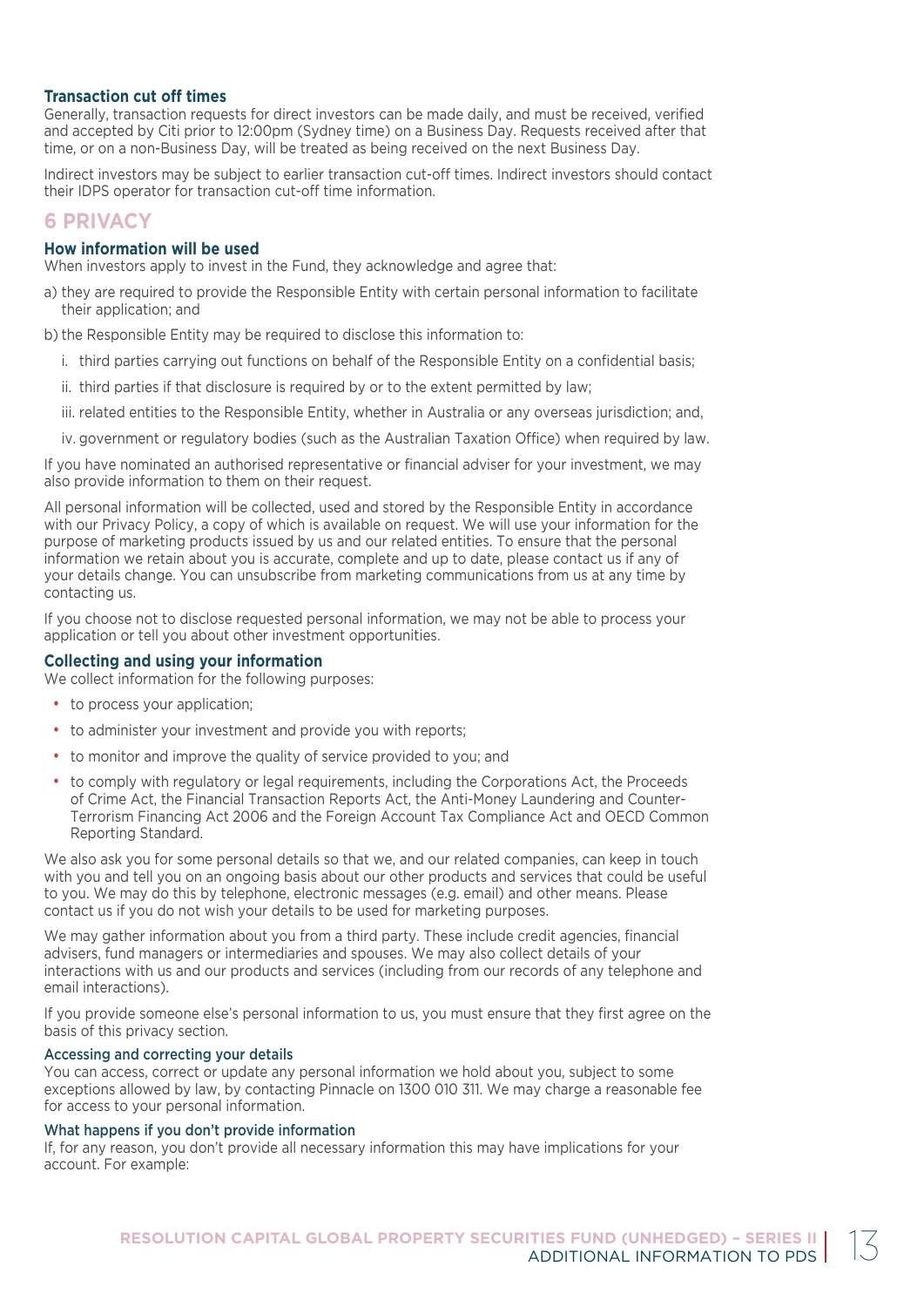- we may not be able to action transaction requests (additional application or withdrawal requests) until all required information has been provided;
- we may need to notify the Australian Tax Office or international tax offices, or apply the highest marginal tax rate to any payments made to your accounts; or
- other possible consequences.

## **Disclosing your information**

We exchange your personal information with your adviser, authorised representative, attorney and any other third parties if you request or provide consent to us. In addition, we may exchange personal information about you in the following circumstances:

- you consent to the disclosure;
- such disclosure is to your joint investor (if any);
- with companies that provide services to us, to our related companies, to the Fund, or on our behalf (and our related companies may also exchange personal information with these companies) on the basis they deal with such information in accordance with their respective privacy policies - for example administration, custody, investment management, technology, identity verification, auditing, registry, mailing or printing services. These service providers may be located outside Australia, where your personal information may not receive the same level of protection as that afforded under Australian law;
- where required or authorised by law, which may include disclosures to the Australian Taxation Office and other government or regulatory bodies; or
- with organisations related to us such as Pinnacle Investment Management Limited and its related bodies corporate, whether in Australia or any overseas jurisdiction.

# **7 INVESTMENT BY NEW ZEALAND INVESTORS**

# **Warning Statement – Issues to NZ investors**

This offer to New Zealand investors is a regulated offer made under Australian and New Zealand law. In Australia, this is Chapter 8 of the Corporations Act and regulations made under that Act. In New Zealand, this is subpart 6 of Part 9 of the Financial Markets Conduct Act 2013 and Part 9 of the Financial Markets Conduct Regulations 2014.

This offer and the content of the offer document are principally governed by Australian rather than New Zealand law. In the main, the Corporations Act and the regulations made under that Act set out how the offer must be made.

There are differences in how financial products are regulated under Australian law. For example, the disclosure of fees for managed investment schemes is different under the Australian regime.

The rights, remedies and compensation arrangements available to New Zealand investors in Australian financial products may differ from the rights, remedies and compensation arrangements for New Zealand financial products.

Both the Australian and New Zealand financial markets regulators have enforcement responsibilities in relation to this offer. If you need to make a complaint about this offer, please contact the Financial Markets Authority, New Zealand (http://www.fma.govt.nz). The Australian and New Zealand regulators will work together to settle your complaint.

The taxation treatment of Australian financial products is not the same as for New Zealand financial products.

If you are uncertain about whether this investment is appropriate for you, you should seek the advice of an appropriately qualified financial adviser.

The offer may involve a currency exchange risk. The currency of the financial product is not New Zealand dollars.

The value of the financial product will go up or down according to changes in the exchange rate between the Fund's stated currency and New Zealand dollars. These changes may be significant.

If you expect the financial product to pay any amounts in a currency that is not New Zealand dollars, you may incur significant fees in having the funds credited to a bank account in New Zealand in New Zealand dollars.

The dispute resolution process described in this offer document is available only in Australia and is not available in New Zealand.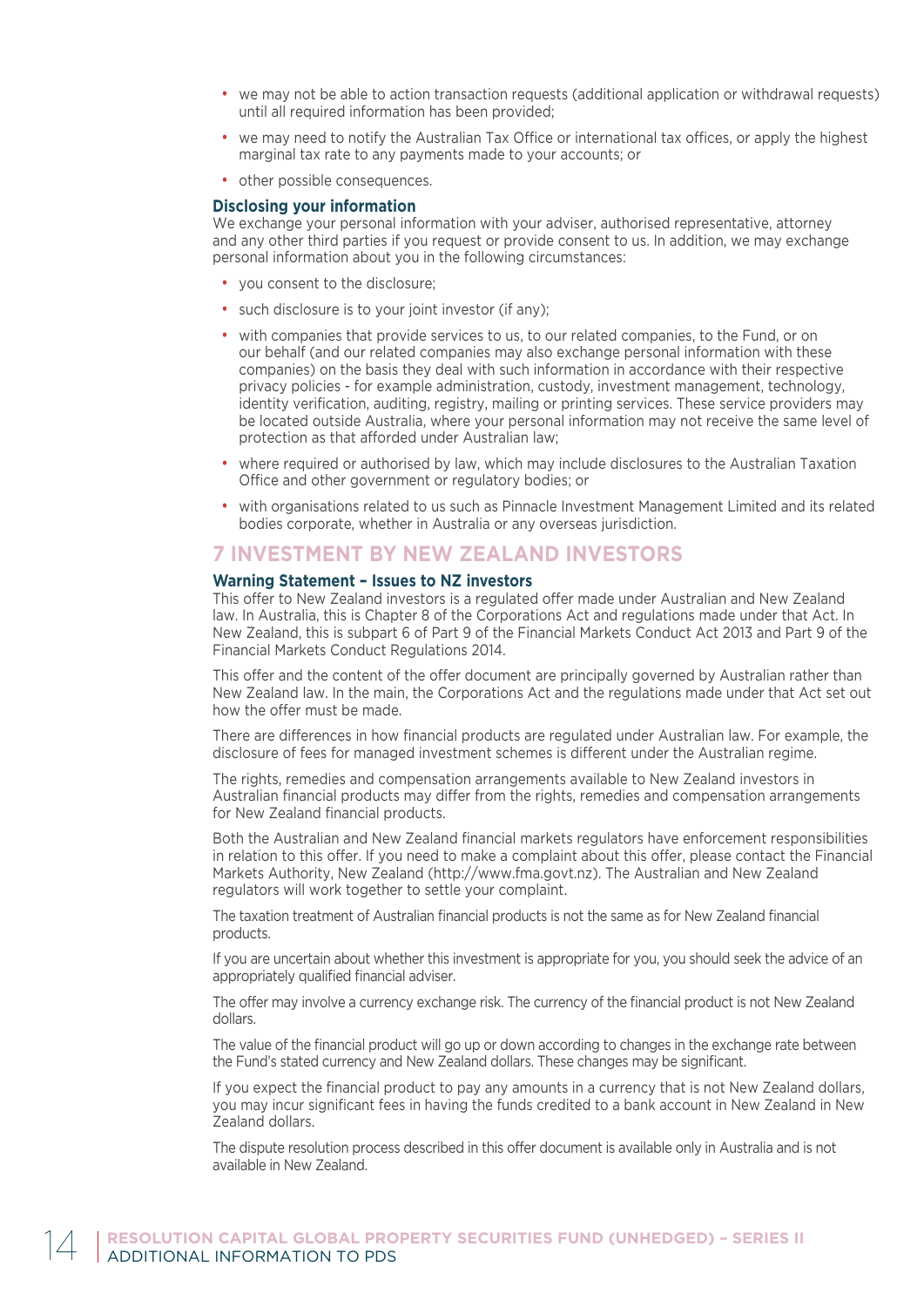# **8 HOW WE KEEP YOU INFORMED**

For the most up to date information on your investment, visit www.rescap.com/globalfundunhedged/ seriesII. At Resolution Capital's website, you can:

- access the PDS and the annual financial reports for the Fund.
- download fund forms which includes the Application Form and other standard administration forms.
- monitor unit prices, investment performance, and changes to the Fund.
- read the latest reports and commentary from Resolution Capital's investment team.

By making an application to acquire a unit, you agree to receive certain communications and disclosures in relation the Fund and units in digital form.

# **Confirmation statement**

A statement of confirmation will be sent to you for your initial investment, as well as any additional investments and withdrawals.

# **Transaction statement**

You will receive a transaction statement on a half-yearly basis. The transaction statement will provide you with the total value of your investment as at the end of that period, including any switches, withdrawals, investments and distributions received.

# **Distribution statement**

When the Fund makes a distribution, a statement will be sent to you in the month following the end of a distribution period, detailing your income distribution and current balance.

# **Annual taxation statement**

After making any distribution for the period ended 30 June each year, an annual taxation statement will be forwarded to you shortly after 30 June.

# **Annual financial report**

The annual financial report for the Fund, detailing the financial performance of the Fund for the financial year ending 30 June, can be downloaded from www.rescap.com/globalfundunhedged/ seriesII and will be available after 30 September each year.

# **Continuous disclosure**

The Responsible Entity will comply with the continuous disclosure requirements for disclosing entities under the Corporations Act where the Fund is a disclosing entity.

This means that the Fund will be subject to regular reporting and disclosure obligations and copies of documents the Responsible Entity lodges with ASIC for the Fund may be obtained from or inspected at an ASIC office.

Upon request, and at no charge, the Responsible Entity will also send you copies of:

- The most recent annual financial report for the Fund lodged with ASIC.
- Any half year financial reports for the Fund lodged with ASIC after the lodgement of the most recent annual financial report and before the date of the relevant PDS.
- Any continuous disclosure notices given by the Fund after the lodgement of that annual report and before the date of the PDS.

Also, we will comply with our continuous disclosure obligations for the Fund by publishing material information at www.rescap.com/globalfundunhedged/seriesII .

# **Additional information**

Citi has been appointed as the Custodian and Fund Administrator for the Fund. Citi's role as Custodian is limited to holding assets of the Fund. As Fund Administrator, Citi is responsible for the day to day administration of the Fund. Citi has not authorised or caused the issue of any part of this PDS and takes no responsibility for any part of this PDS other than the inclusion of the statements referred to above.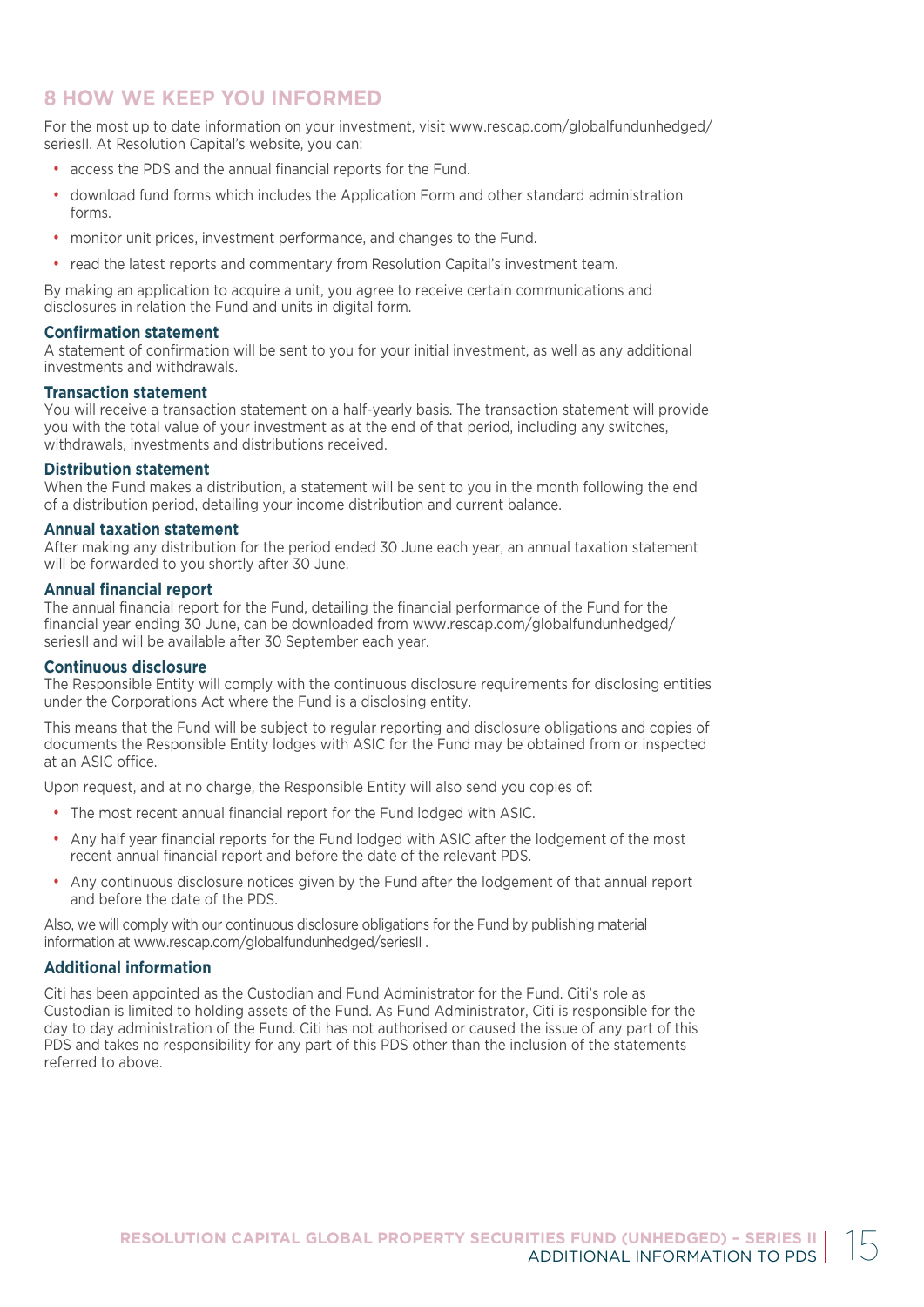# Authorised Representative Form

Appointment of authorised representative

A person appointed as your authorised representative is authorised by you to:

- apply for units in the Fund and sign all documents necessary for this purpose;
- make requests to redeem all or some of your units (Note: redemptions processed as directed by the authorised representative, fully discharges our redemption obligations to you); and
- make written requests for information regarding your investment.

The Responsible Entity may act on the sole instructions of the authorised representative until the Responsible Entity is notified that the appointment of the authorised representative is terminated.

You can cancel an appointment of an authorised representative by giving the Responsible Entity 14 days prior notice. Termination of an appointment does not prejudice the following statement.

By appointing an authorised representative, you agree to release, discharge and indemnify the Responsible Entity from and against any loss, expense, action, claims or other liability which may be suffered by you or brought against the Responsible Entity for any actions or omissions by you or your authorised representative, whether authorised or not by you or your authorised representative. Any request for information by an authorised representative will be responded to in writing only.

Such written responses will be sent to the authorised representative's email/fax/residential address nominated on the Authorised Representative Form.

If an authorised representative is a partnership or a company, any one of the partners or any director of the company is each individually deemed to have the powers of the authorised representative. It is sufficient for the Responsible Entity to show that it had reasonable grounds for belief that an action was taken, or a request given by or for an authorised representative, when determining whether an action or request was taken or given by the authorised representative.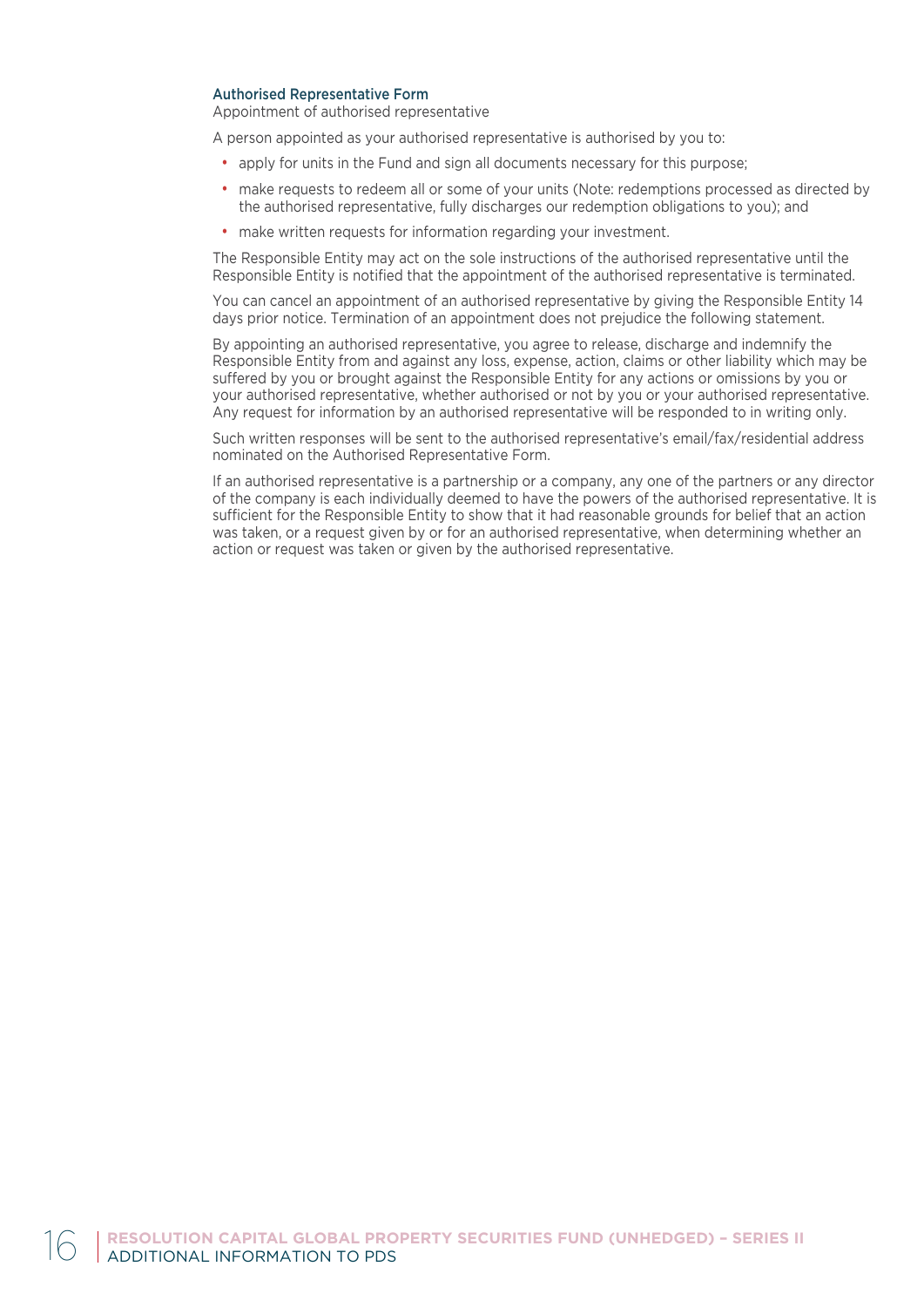# **9 DEFINED TERMS**

| <b>TERM</b>                                            | <b>DEFINITION</b>                                                                                                                                                                                                                                                                                                                      |
|--------------------------------------------------------|----------------------------------------------------------------------------------------------------------------------------------------------------------------------------------------------------------------------------------------------------------------------------------------------------------------------------------------|
| <b>Resolution Capital</b>                              | Resolution Capital Limited ABN 50 108 584 167 AFSL 274491                                                                                                                                                                                                                                                                              |
| <b>ABN</b>                                             | <b>Australian Business Number.</b>                                                                                                                                                                                                                                                                                                     |
| AFSL                                                   | an Australian financial services licence issued by ASIC.                                                                                                                                                                                                                                                                               |
| <b>AMIT</b>                                            | attribution managed investment trust.                                                                                                                                                                                                                                                                                                  |
| <b>AML/CTF Law</b>                                     | our obligations under the Anti-Money Laundering and Counter-<br>Terrorism Financing Act 2006 (Cth) and associated rules and<br>regulations.                                                                                                                                                                                            |
| <b>Application Form</b>                                | the application form for the Fund.                                                                                                                                                                                                                                                                                                     |
| <b>ASIC</b>                                            | <b>Australian Securities &amp; Investments Commission.</b>                                                                                                                                                                                                                                                                             |
| <b>Business Day</b>                                    | a day which is not a Saturday, Sunday or public holiday in New South<br>Wales, Australia.                                                                                                                                                                                                                                              |
| <b>Buy/Sell Spread</b>                                 | the difference between the entry and exit price for a Fund, relating<br>to transaction costs. It is a set, average percentage amount paid by<br>investors when they transact.                                                                                                                                                          |
| CGT                                                    | Capital Gains Tax.                                                                                                                                                                                                                                                                                                                     |
| <b>Corporations Act</b>                                | the Corporations Act 2001 (Cth) and Corporations Regulations 2001.                                                                                                                                                                                                                                                                     |
| <b>CRS</b>                                             | <b>OECD Common Reporting Standards.</b>                                                                                                                                                                                                                                                                                                |
| <b>FATCA</b>                                           | Foreign Account Tax Compliance Act.                                                                                                                                                                                                                                                                                                    |
| Fund                                                   | Resolution Capital Global Property Securities Fund (Unhedged) -<br><b>Series II ARSN 118 076 529</b>                                                                                                                                                                                                                                   |
| Administrator                                          | the appointed administrator of the Fund is Citigroup Pty Limited.                                                                                                                                                                                                                                                                      |
| Custodian                                              | the appointed custodian of the Fund is Citigroup Pty Limited.                                                                                                                                                                                                                                                                          |
| <b>Fund Forms</b>                                      | the Resolution Capital Fund Forms which incorporates all the<br>necessary forms required for applying to or redeeming from<br><b>Resolution Capital Funds.</b>                                                                                                                                                                         |
| <b>Gross Asset Value (GAV)</b>                         | the market value of a Fund's assets determined in accordance with<br>the constitution and applicable accounting standards.                                                                                                                                                                                                             |
| Illiquid                                               | that a Fund has liquid assets that amount to less than 80% of the<br>Fund's assets having regard to Section 601KA of the Corporations<br>Act.                                                                                                                                                                                          |
| <b>Investor Directed</b><br>Portfolio Service ('IDPS') | or IDPS-like scheme or a nominee or custody service (collectively<br>referred to as master trusts or wrap accounts), refers to a service that<br>allows a person to access the Fund indirectly.                                                                                                                                        |
| Initial investment                                     | an investor's initial investment which requires the opening of a new<br>Fund account.                                                                                                                                                                                                                                                  |
| <b>Investment Manager</b>                              | Resolution Capital Limited ABN 50 108 584 167 AFSL 274491                                                                                                                                                                                                                                                                              |
| Liquid                                                 | that a Fund has liquid assets that amount to at least 80% of the Fund's<br>assets having regard to Section 601KA of the Corporations Act.                                                                                                                                                                                              |
| <b>PDS</b>                                             | Product Disclosure Statement for the Fund.                                                                                                                                                                                                                                                                                             |
| Net Asset Value (NAV)                                  | the total value of the Fund's underlying investment portfolio, less any<br>fees, charges, expenses and other liabilities accrued by the Fund, but<br>excludes unitholder liabilities.                                                                                                                                                  |
| <b>Personal Information</b>                            | information or an opinion (including information or an opinion<br>forming part of a database) whether true or not, and whether<br>recorded in a material form or not, about an individual whose identity<br>is apparent, or can reasonably be ascertained, from the information or<br>opinion, which is collected or held by Pinnacle. |
| TERM                                                   | <b>DEFINITION</b>                                                                                                                                                                                                                                                                                                                      |
|                                                        |                                                                                                                                                                                                                                                                                                                                        |